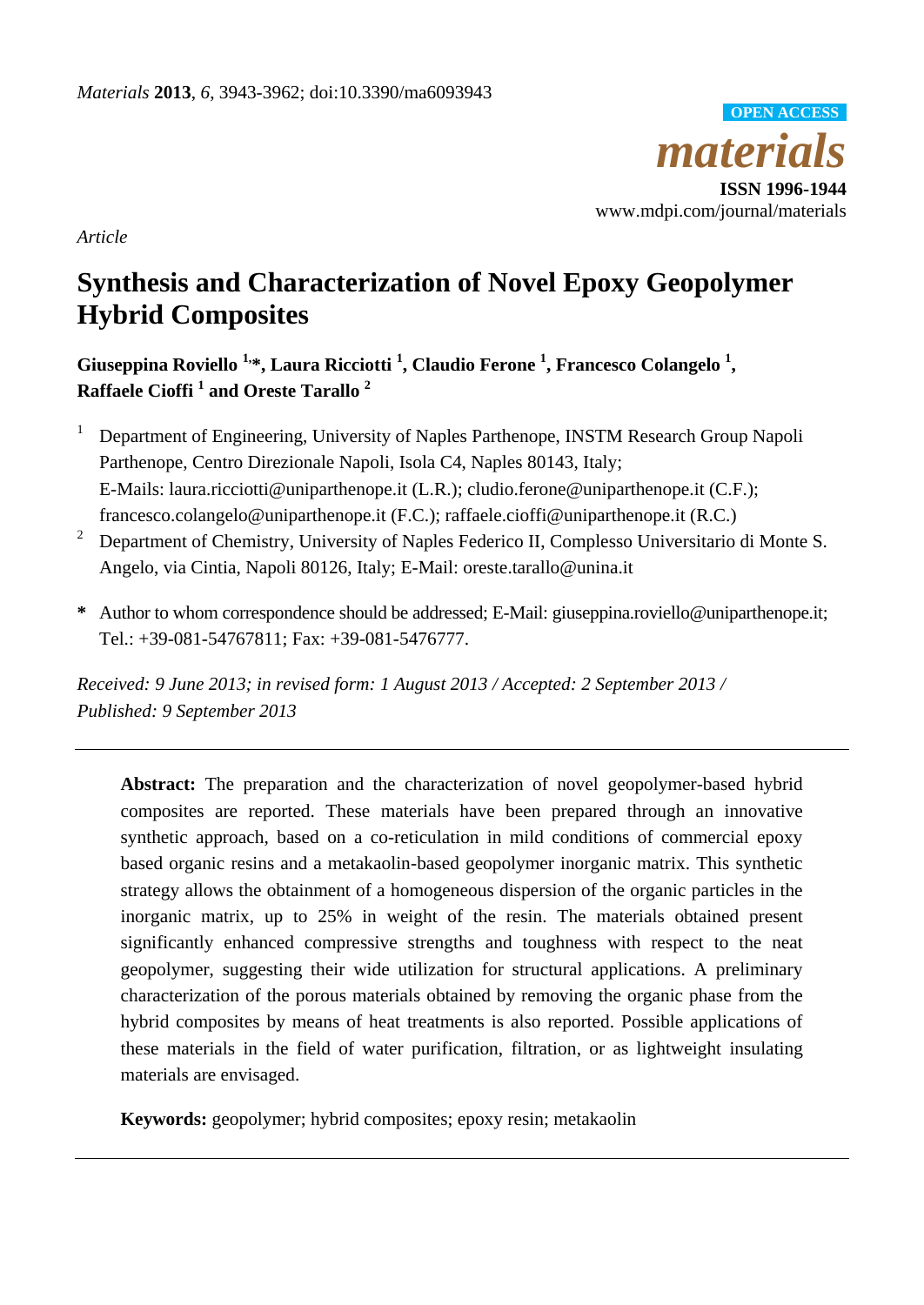# **1. Introduction**

Geopolymers are a class of synthetic inorganic aluminosilicate materials generally formed by reaction of an aluminosilicate with a silicate solution under strong alkaline conditions. In these conditions, free  $SiO<sub>4</sub>$  and  $AlO<sub>4</sub>$  tetrahedral units are generated and linked to yield polymeric precursors  $(-SiO_4-AIO_4-, \text{ or } -SiO_4-AIO_4-SIO_4-, \text{ or } -SiO_4-AIO_4-SIO_4-SIO_4-SIO_4-)$  by sharing all oxygen atoms between two tetrahedral units, while water molecules are released [1,2].

Geopolymers have drawn attention because of their excellent mechanical properties, similar to those offered by the traditional Ordinary Portland Cement (OPC). Compared with OPC, geopolymers present many advantages, which make them a viable and an attractive alternative to traditional binders in numerous industrial settings [3]: (a) metakaolin (MK), the most common starting material, is generated by thermal activation of kaolinite clay at lower temperature than cement clinker synthesis. In addition, other common raw materials, *i.e.*, fly ashes and blast furnace slags, are inexpensive and environmental friendly industrial solid wastes [4–12]; (b) geopolymers develop higher strength in a shorter period at room temperature than OPC (about 70% of the 28 days compressive strength could be developed in 4 h after mixing) [13]; and (c) geopolymers show superior fire and acid resistance and much less shrinkage than OPC [14,15].

As far as environmental impacts are concerned, a lower depletion of natural resources is obtained by considering concretes and mortars made with different kinds of waste as artificial aggregates [16–18].

However, the brittle behavior and the low flexural strength of geopolymers, typical of a ceramic like material, usually affect their extensive applications as structural material [18].

To overcome this problem, geopolymer-based composites of various natures have been widely investigated [19]. In order to increase the strength and the toughness of geopolymer-based materials, much effort has been done on the incorporation of different organic polymers [9,20–30], such as polyvinyl acetate [13], polypropylene [26], or polyvinyl alcohol [27,28], or water-soluble organic polymers [29,30].

This kind of composites is usually obtained by blending the polymer with geopolymers, sometimes in presence of compatibilizers [31–36].

Very recently, we have described an innovative strategy for the chemical incorporation of an appreciable amount of organic polymer (up to 25% in weight) into a MK-based geopolymeric matrix [37]. This method is based on the concurrent *in situ* polycondensation reactions of the organic and inorganic components aiming at a closer interaction between the phases. This class of hybrid composites differs from those previously described because it is based on a chemical compatibility between the two phases and not on a simple blending.

By following this procedure, a good compatibility between the inorganic geopolymeric phase and the organic one was achieved by using synthetic epoxy resins whose composition was tailored to promote the formation of the greatest number of hydroxyl tails during the epoxy ring opening reaction. This makes the organic phase "temporarily hydrophilic" and increases its chemical compatibility with the aqueous inorganic phase [37]. The material we obtained, presented a homogeneous and stable in time dispersion of the organic microdomains into the inorganic phase, without addition of external additives, even at an appreciable concentration of resin. This constitutes an interesting but still not adequately investigated synthetic strategy, which affords to the obtainment of organic-inorganic hybrid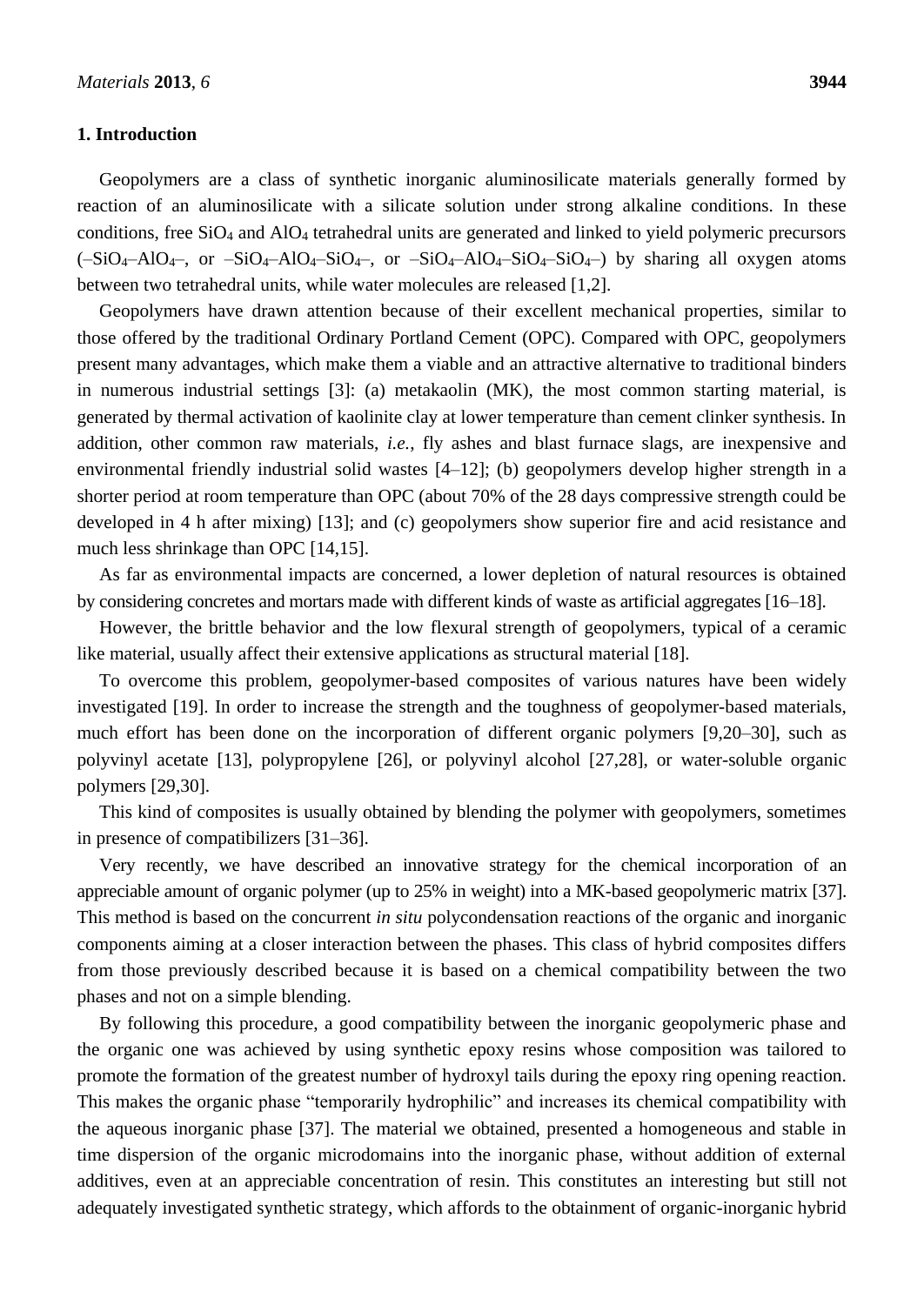composites, showing interesting mechanical properties and, in particular, a considerably reduced brittleness with respect to the geopolymeric matrix.

In the present paper we report the preparation and characterization of new geopolymeric hybrid composites obtained by the same synthetic approach but using commercial bi-component epoxy resins. The advantage in the use of commercial resins, with respect to the synthetic ones, lies in their moderate-cost availability and in their easy handling in massive amounts, thus allowing the preparation of composites even on a large scale [38]. This fact is of particular importance since these new materials present increased compressive strength respect to the pure geopolymer, suggesting their possible practical applications in the manufacture of lightweight, thermo-insulating, or thermo-resistant panels with improved toughness.

Furthermore, a preliminary characterization of the low density porous materials obtained by removing the organic phase by means of heat treatments is also reported. These materials could have possible applications in the field of water purification, filtration, or as lightweight insulating panels.

# **2. Results and Discussion**

## *2.1. Synthetic Method*

Epojet<sup>®</sup> and EpojetLV<sup>®</sup> are bi-component resins for injection. We have chosen these epoxy resins on the base of their chemical compositions and on their chemical-physical properties, that are similar to that of the synthetic resins we have previously designed [37] in order to obtain a good incorporation in the geopolymeric matrix.

The epoxy component of  $Epojet^{\circledast}$  consists of diglycidyl ether hexanediol while the curing agent is 3,6-diazaoctane-1,8 diamine and m-xililen-diamine. In the case of EpojetLV<sup>®</sup>, instead, the epoxy component consists of the glycidylester of neodecanoic acid and xililen-diamine while the curing agent is 3-azapentane-1,5-diamine. Both resins contain also an aromatic amine that contributes to improve their thermal stability [39].

Hybrid composites Geo-Epojet and Geo-EpojetLV have been prepared incorporating the resin into the geopolymeric matrix suspension under mechanical stirring, when both polymerization reactions have not been completed yet.

This constitutes an interesting and still not sufficiently investigated strategy (it has been introduced by us only very recently) [37], which affords to the obtainment of homogeneous hybrid materials with increased performances with respect to the neat geopolymer.

The incorporation of the resins in the geopolymeric suspension, when both the polycondensation reactions were started but not yet completed, and the organic and inorganic phases were still easily workable, represents the pivotal step of the procedure. In this way, the large number of hydroxyl tails formed during the epoxy ring opening reaction makes the organic phase highly compatible with the aqueous inorganic one (see Scheme 1). It is worth noting that the addition of the unreacted components of the resins to the inorganic suspension produces phase segregation and, on the contrary, a late mixing of the two components (the cured organic resin and the geopolymer) strongly reduces their compatibility and the homogeneity of the dispersion of the two phases. For this reason, a careful realization of the synthetic procedure is essential to produce new materials with interesting properties.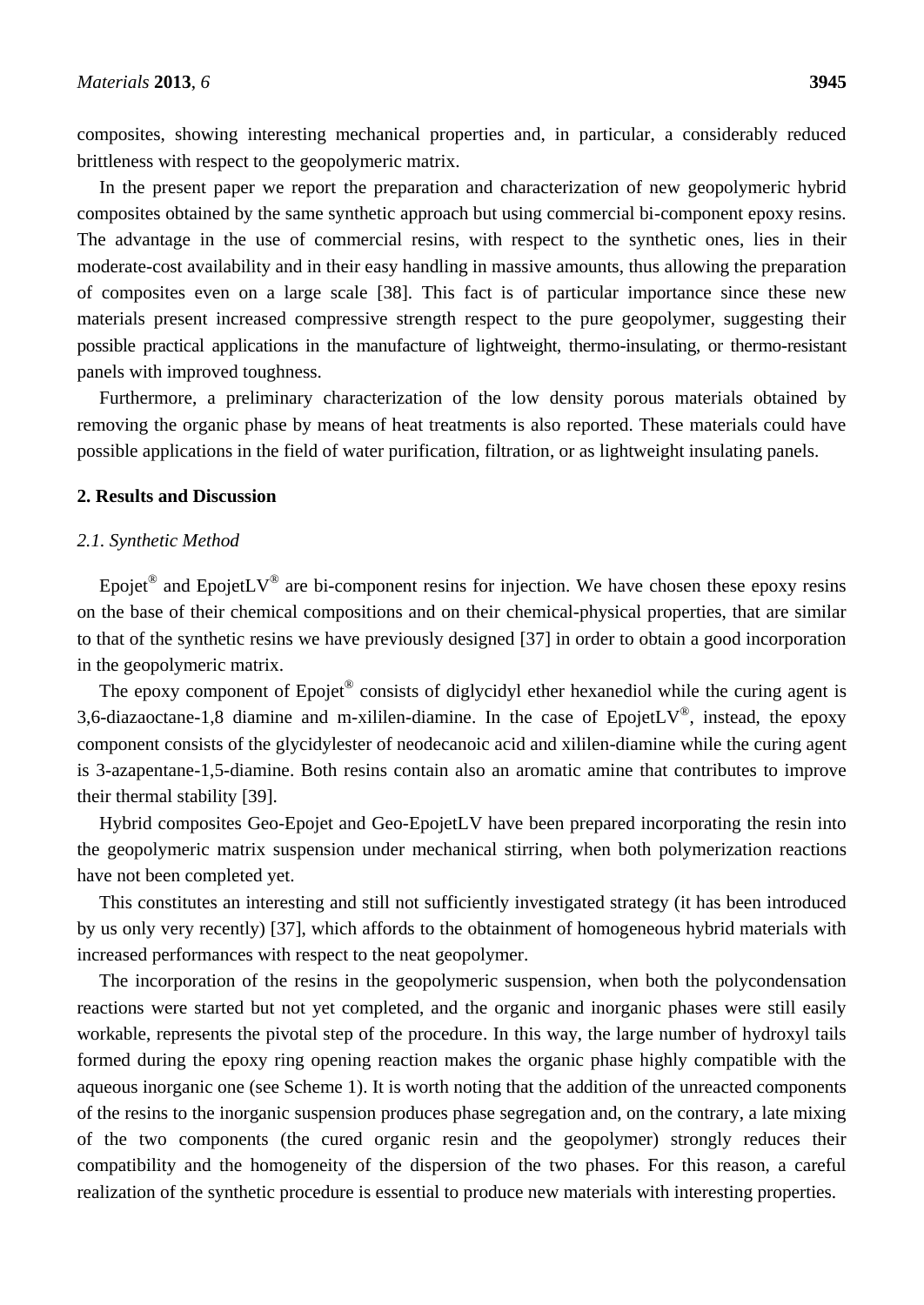Scheme 1. Schematic representation of the addition of the partly reticulated Epojet<sup>®</sup> resin to the geopolymeric aqueous mixture.



In the preparation of the hybrid specimens, we have experimented different w/w ratios between the organic and the inorganic matrices, ranging from 5% to 30% w/w. However, the highest amount of resin that can be incorporated into the geopolymeric matrix without phase separation turned out to be 25% w/w as in the hybrid composite samples containing 30% w/w of organic resin an incipient phase segregation phenomenon has been observed.

Despite the complete characterization has been performed on all the specimens prepared with different w/w ratios between the organic and the inorganic matrices, in this paper only the results obtained in the case of the hybrid composites containing 80% weight geopolymer and 20% weight resin (Geo-Epojet20 and Geo-EpojetLV20), will be presented. This is because such a composition turned out to be the best compromise between the necessity of keeping a good compatibility of the two different phases and the need to produce a significant improvement on the mechanical properties of the inorganic matrix. As far as the specimens, with other compositions (with 5% and 10% w/w of epoxy resins), only the mechanical characterization will be shown as in that case the different compositions turned out to strongly affect the properties of the materials examined.

# *2.2. Characterization*

# 2.2.1. Thermal Analysis (TGA/DSC)

Simultaneous thermogravimetric and differential scanning calorimetry analyses were performed on the unmodified geopolymer, on the organic resins and of the hybrid composites, to compare their thermal behavior after curing at room temperature for seven days in 99% relative humidity conditions.

Figure 1 shows the weight losses and the differential scanning calorimetry (DSC) thermograms for the unmodified geopolymers.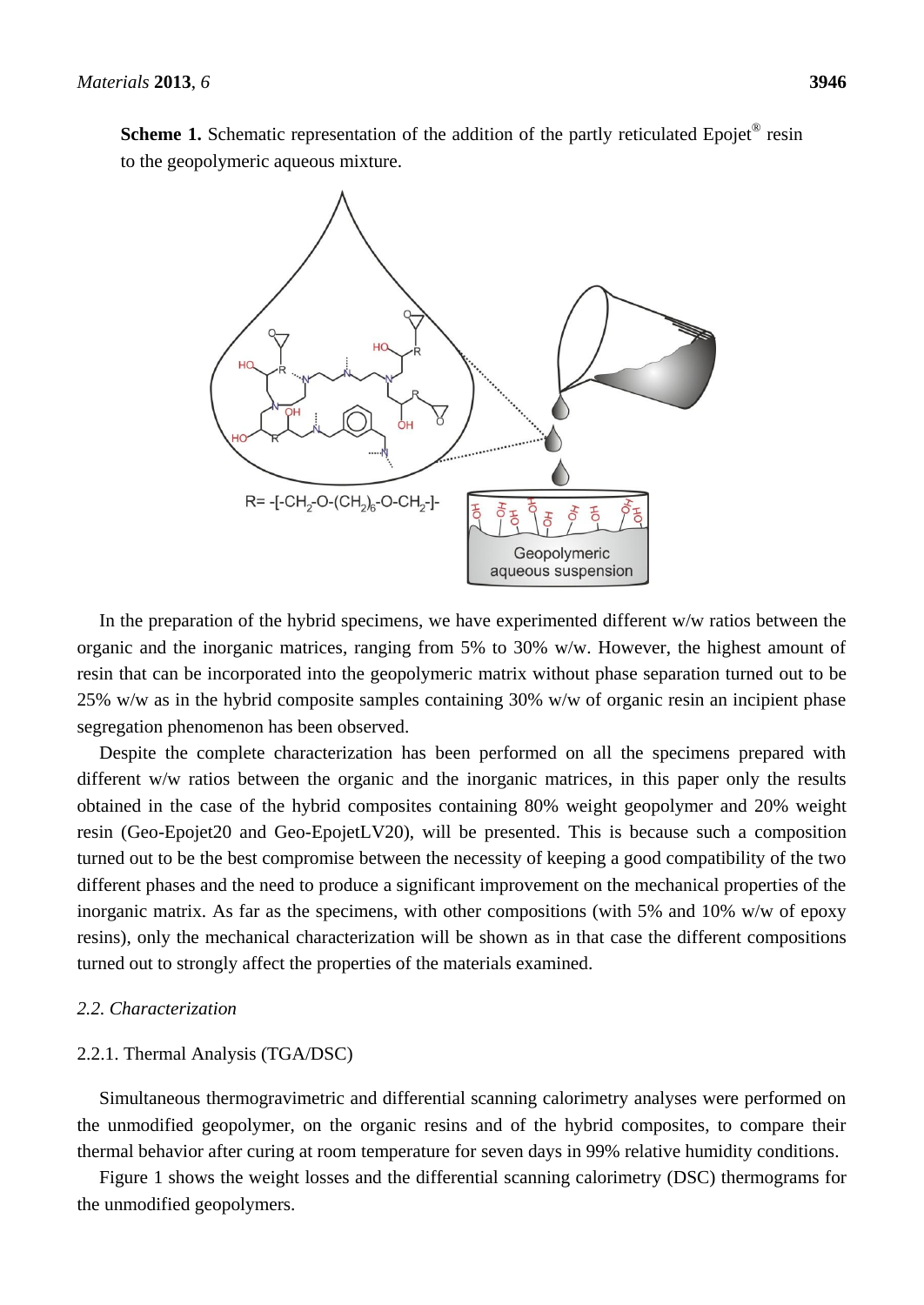**Figure 1.** Thermal gravimetric analysis (TGA) (continuous line) and differential scanning calorimetry (DSC) (dashed line) curves of the neat geopolymer cured at room temperature for seven days in 99% relative humidity conditions.



The weight loss starts at ≈30 °C with maximum weight loss temperature around 120–130 °C and is completed at ≈500 °C. This loss can be attributed to the removal of water molecules absorbed (up to ≈100 °C) or differently linked (up to ≈200 °C, free water in the pores; at higher temperatures, structural water and bound water in the nanopores) to the silicate molecules [40–42]. The overall weight loss is 28% and a residual of 72% remained at 800 °C. Correspondingly, the DSC curve of the geopolymer sample (dashed curve of Figure 1) shows a remarkable endothermic peak centered at 123 °C. It is worth pointing out that the variation of enthalpy associated to removal of water is in qualitative agreement with the weight loss of the specimen.

Figure 2 shows the weight loss and the thermograms for the unmodified Epojet<sup>®</sup> and EpojetL $V^{\circledast}$  resins.

Figure 2. TGA (continuous lines) and DSC (dashed lines) curves of Epojet<sup>®</sup> (a,c) and EpojetL $V^{\circledast}$  (b,d) resins cured at room temperature for seven days in 99% relative humidity conditions.

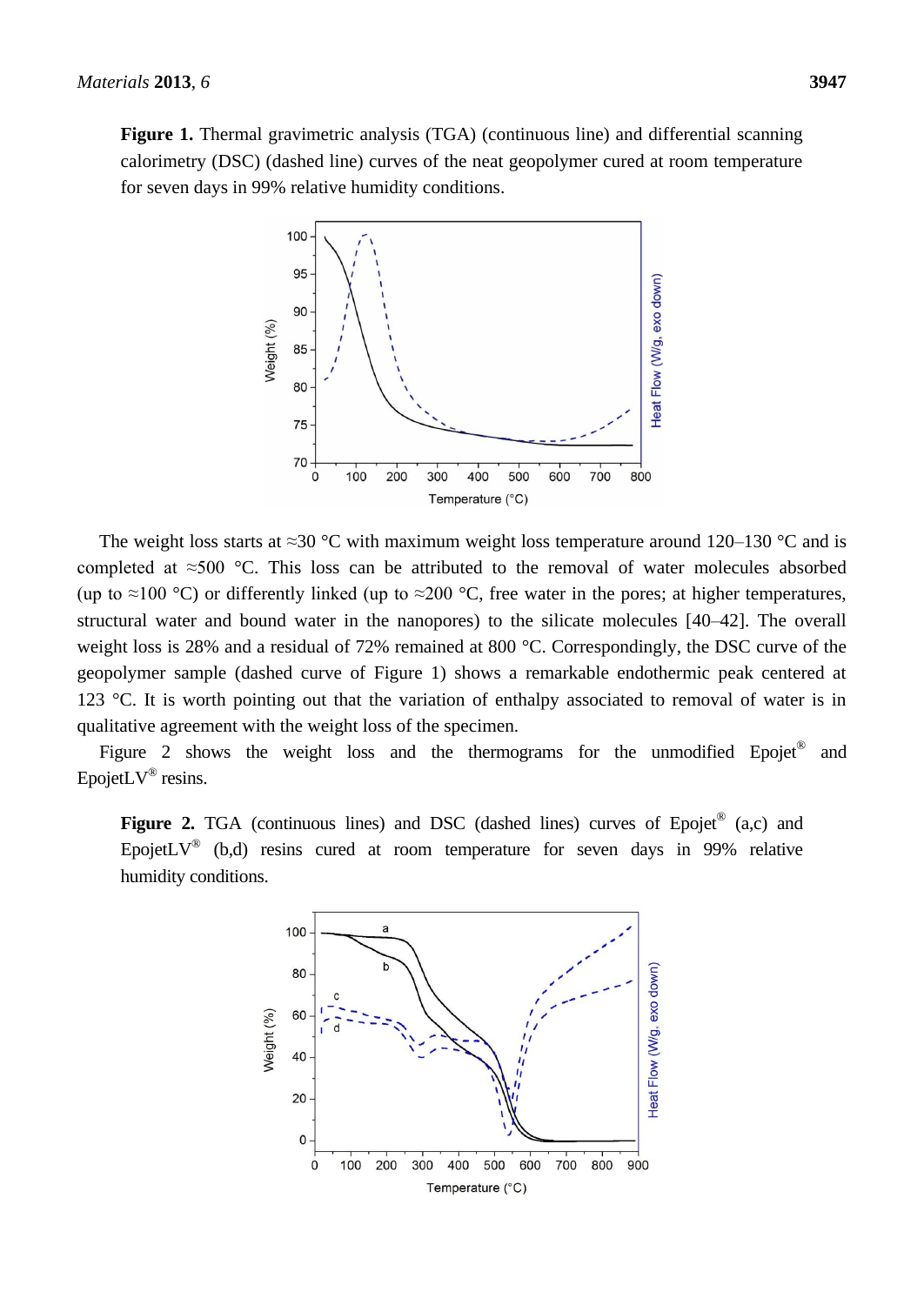Epojet® resin shows a degradation mechanism involving two main steps, while EpojetLV® resin shows a three-steps one. Epojet<sup>®</sup> is thermally stable up to about 250 °C. Above this temperature, a first degradation step that finishes at ≈480 °C is observed, resulting in a weight loss of 51%. The second degradation process is completed at about 650  $\mathcal C$  and no combustion residual remains. As shown by the DSC curve, the two degradation steps are accompanied by two exothermic peaks; the first one centered at 294  $\,^{\circ}$  C and the second one at 538  $\,^{\circ}$ C.

EpojetLV<sup>®</sup> is thermally stable up to about 100 °C. After this temperature, a first degradation step starts, corresponding to a weight loss of about 15%. The second degradation step starts at about 250 °C and finishes at about 500 °C, and corresponds to a further weight loss of ≈50%. The last degradation step, centered at ≈530 °C, is complete at temperatures around 650 °C with no combustion residual. Both steps are characterized by a high degradation rate. In addition, in this case the DSC curve shows two exothermic peaks centered at nearly the same temperatures found for Epojet<sup>®</sup>.

As far as hybrid composites, Geo-Epojet20 and Geo-EpojetLV20, the thermogravimetric weight losses and the corresponding thermograms are shown in Figure 3.

**Figure 3.** TGA (continuous lines) and DSC (dashed lines) curves of Geo-Epojet20 (a,c) and Geo-EpojetLV20 (b,d) specimens cured at room temperature for seven days in 99% relative humidity conditions.



In both cases the weight losses show a complex mechanism involving different steps: in particular, a first step, corresponding to a weight loss of ≈10%, is recorded up to ≈300 °C, while a second step, characterized by a complex path, is observed from  $\approx$ 300 °C up to  $\approx$ 600 °C and corresponds to a further weight loss equal to ≈20%. From the comparison of the TGA and DSC curves of the neat geopolymer and of the epoxy resins reported in Figures 1 and 2, respectively, it is possible to associate the first degradation step mainly with the loss of water of the geopolymeric phase while the remaining one corresponds to the degradation of the dispersed organic phase. The combustion residual at 800  $\degree$ C is about 65% in both cases.

Moreover, it is worth pointing out that the peak temperature of water loss for the composite is higher than that of the pure geopolymer: the polar groups of the resin probably interact with the water molecules delaying their evaporation.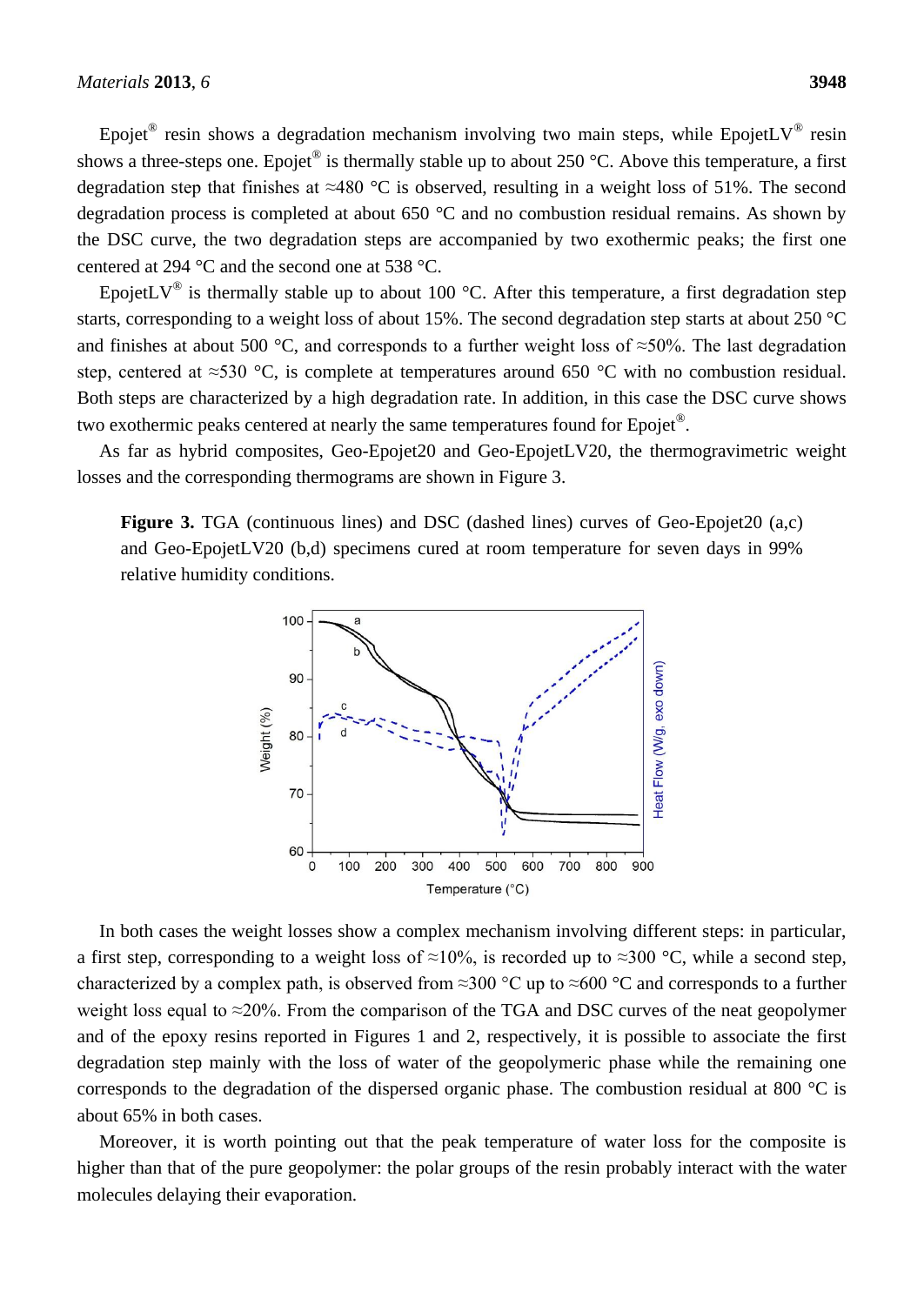Finally, it is also important to note that in both cases as also revealed by SEM images (Figure 7 in Section 2.2.4) a thermal treatment up to 800  $\mathbb C$  produces a complete removal of the organic phase from the hybrid material.

Degradation temperatures and weight losses for all the studied systems are summarized in Table 1.

**Table 1.** Thermal properties of the neat geopolymer, pure epoxy resins, and hybrid composite specimens.

| <b>Systems</b>              | <b>Weight loss starting</b> | <b>Weight loss ending</b> | Residual at 800 $\mathcal{C}$ |
|-----------------------------|-----------------------------|---------------------------|-------------------------------|
|                             | temperature $(\mathcal{C})$ | temperature $({\cal C})$  | $(wt \, \%)$                  |
| Geopolymer                  | 30                          | 500                       | 72                            |
| $Epojet^{\circledR}$ resin  | 250                         | 650                       |                               |
| EpojetL $V^{\otimes}$ resin | 100                         | 650                       | 0                             |
| Geo-Epojet20                | 30                          | 650                       | 65                            |
| Geo-EpojetLV20              | 30                          | 650                       | 67                            |

2.2.2. Fourier Transform Infrared Spectroscopy (FT-IR) Analysis

The fourier transform infrared spectroscopy (FT-IR) spectra of the starting metakaolin, the geopolymer, the two organic resins, and of Geo-Epojet20 and Geo-EpojetLV20 hybrids are shown in Figure 4.

Figure 4. FT-IR spectra of (a) metakaolin; (b) geopolymer; (c) Epojet®; (d) EpojetLV<sup>®</sup>; (e) Geo-Epojet20; and (f) Geo-EpojetLV20.

![](_page_6_Figure_8.jpeg)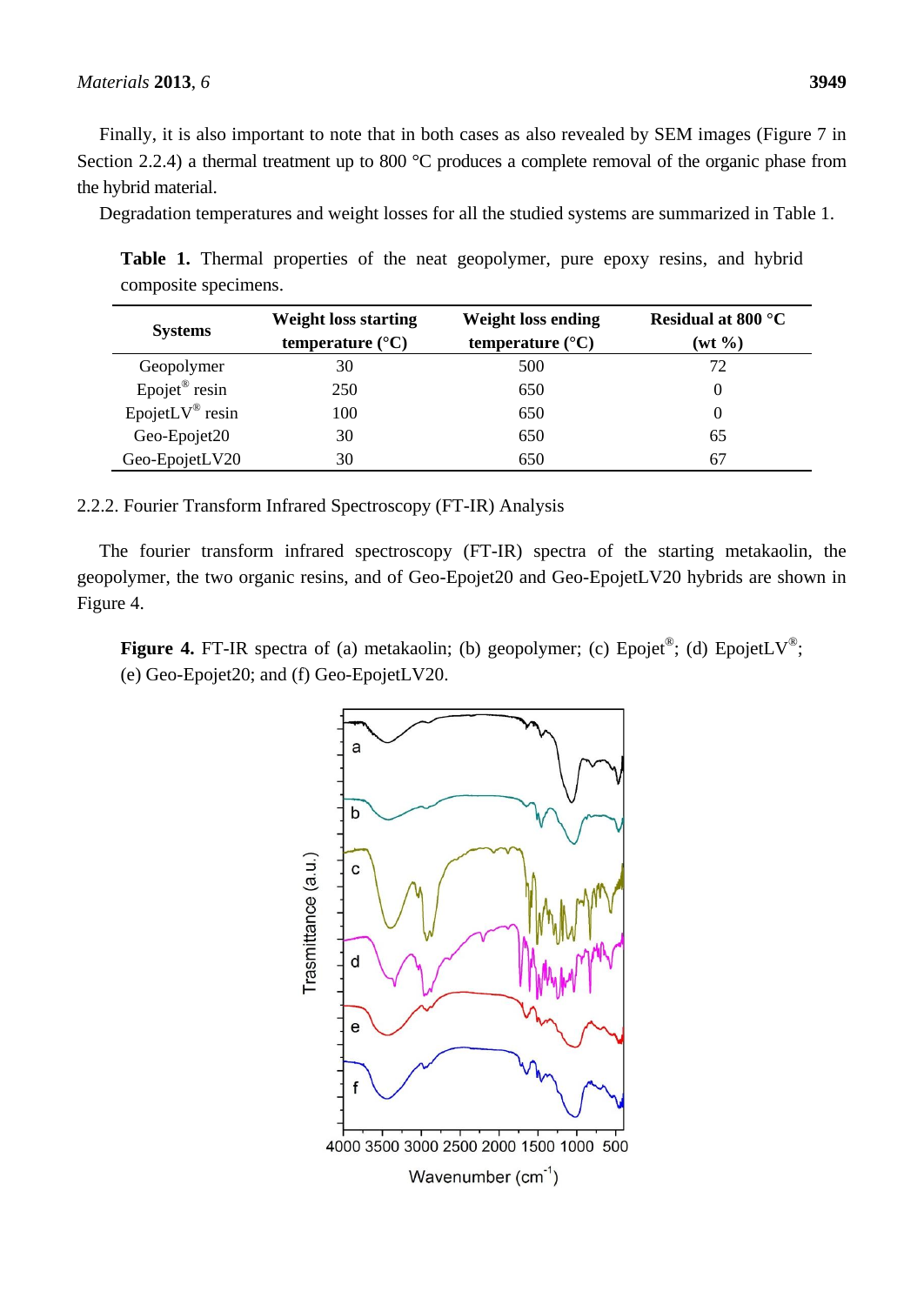The FT-IR spectrum of the geopolymer (curve 4b) shows broad bands at about 3440 and 1630 cm<sup>-1</sup> due to O–H stretching and bending modes of absorbed molecular water [43,44] and a strong band at about 1035 cm−1 due to Si–O stretching vibrations [44]. The lower wave number of this band than that of the corresponding one in the unreacted MK sample (centered at 1066 cm<sup>-1</sup>, curve 4a), indicates the condensation of Si–O tetrahedra in geopolymer. In particular, this shift toward a lower wavenumber may be attributed to the partial replacement of  $SiO<sub>4</sub>$  tetrahedron by  $AlO<sub>4</sub>$  tetrahedron, resulting in a change in the local chemical environment of Si–O bond [13,44]. Moreover, it is worth pointing out that the characteristic metakaolin Si–O–Al band at 810 cm<sup>-1</sup> due to the six-coordinated Al(VI)–O stretching vibration, disappears in the geopolymer indicating a complete geopolymerization reaction [44]. Finally, the signal at about 460 cm<sup>-1</sup> is due to Si–O bending vibration [44–52].

The FT-IR spectra of Epojet<sup>®</sup> and EpojetLV<sup>®</sup> (curve 4c,d, respectively) are very similar to each other. For both resins, the presence of the broad band at ≈3400 cm<sup>-1</sup> is assigned to O–H stretching of hydroxyl group [48,53]. The signals in the wavenumber range 2968–2854 cm<sup>-1</sup> and about 1460 cm<sup>-1</sup> are due to  $-CH_2$ – symmetric and asymmetric stretching and banding, respectively [48,53]. Moreover, signals located in the range 1300–1050 cm<sup>-1</sup> can be assigned to C–N, C–C and C–O stretching [48,53]. In addition, it is possible to observe different bands that are due to aromatic rings: C–H stretching at about 3030 cm<sup>-1</sup>, C–H and C=C bending in the wavenumber ranges 860–680 and 1700–1500 cm<sup>-1</sup> respectively. Finally, in the case of EpojetLV<sup>®</sup> the additional band located at 1725 cm<sup>-1</sup> which can be assigned to C=O stretching of ester group [48,53].

As far as the hybrid composites, their spectra (curve 4e,f, respectively) are characterized by the main bands of pure organic resins and of the inorganic geopolymer. In particular, the broad bands at about 3435 and 1630 cm<sup>-1</sup> are due to O–H stretching and bending modes of absorbed molecular water while the band at 1040 cm<sup>-1</sup> is due to Si–O stretching and that at about 460 cm<sup>-1</sup> is due to Si–O bending vibration. Finally the bands in the region 800–600  $\text{cm}^{-1}$  are associated to Si–O–Al vibrations [54–57].

#### 2.2.3. X-ray Diffraction Characterization

Figure 5 shows the X-ray powder diffraction patterns of the unreacted metakaolin (a); the neat geopolymer (b); the hybrid composites Geo-EpojetLV20 (c); Geo-Epojet20 (d); those of Geo-Epojet 20 specimen after 12 h at 500 °C (e); and after 24 h at 800 °C (f).

As apparent, the diffraction pattern of the metakaolin specimen used for the preparation of the geopolymeric sample reveals that it is predominantly amorphous, being characterized by the presence of a large halo centered at  $2\theta \approx 20^{\circ} - 25^{\circ}$  and by some minor diffraction peaks revealing the presence of residual kaolinite ( $2\theta \approx 19^{\circ} - 21^{\circ}$ ) and small impurities probably represented by anatase (diffraction peak at 25.3°) and quartz (the strong peak at 27.5°). In line with what usually observed for samples prepared in similar conditions and with similar composition, the major feature of X-ray diffraction (XRD) powder diffraction patterns of the geopolymer (Figure 5b) is a largely featureless "hump" centered at approximately  $27^{\circ}$ –29 $^{\circ}$ . In addition, both Geo-EpojetLV20 (Figure 5c) and Geo-Epojet20 (Figure 5d) specimens are amorphous. Geo-Epojet20 specimen keeps its amorphous structure upon heating up to 500 °C in air (Figure 5e) at a heating rate of 20 °C/min. Upon heating up to 800 °C instead, the sample is completely transformed into a crystalline phase (Figure 5f). This crystalline phase has been identified as nepheline (PDF n° 04-012-4977) (Figure 6). This result is in agreement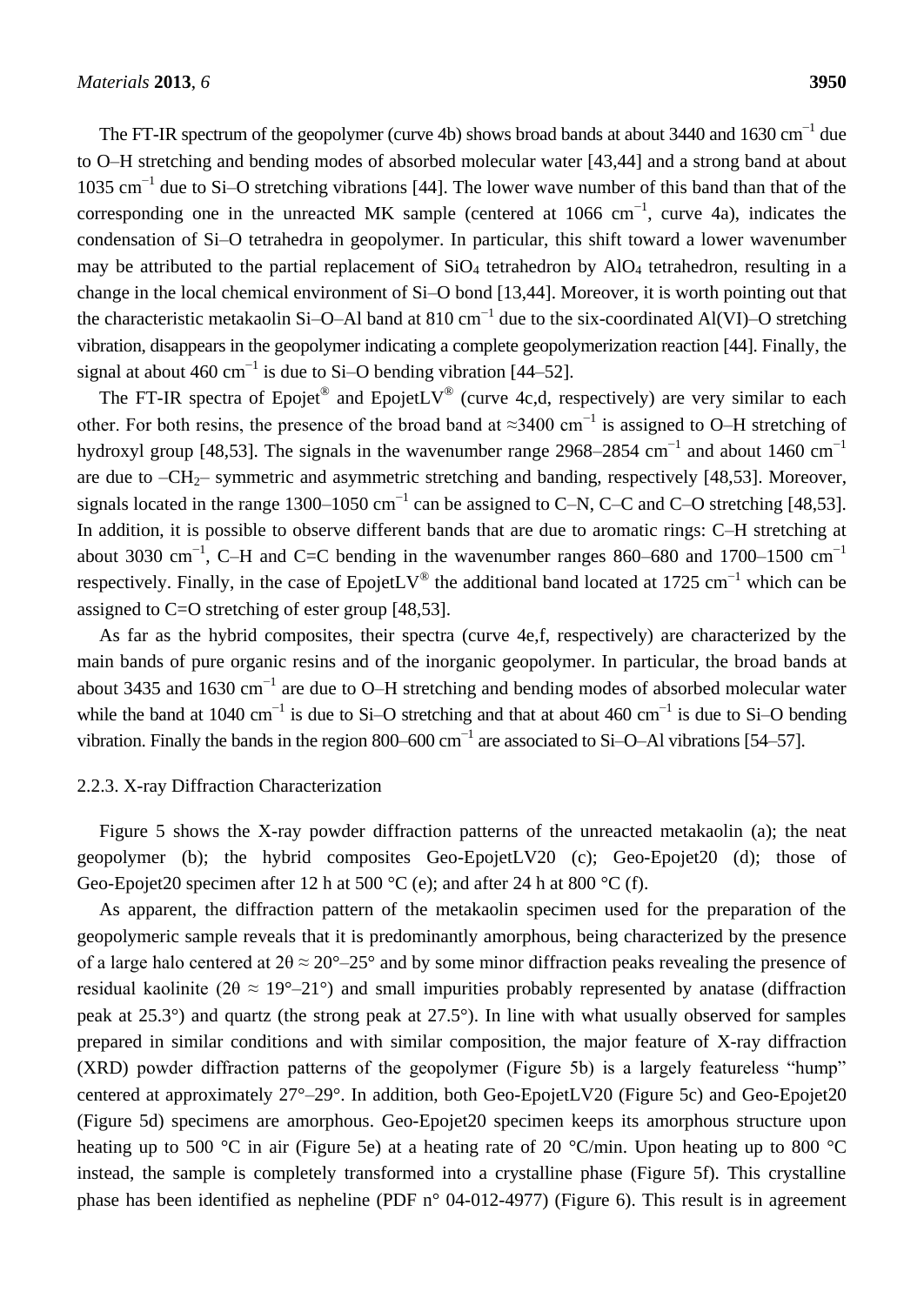with what already reported in the literature for heat-treated pure geopolymeric specimens of similar composition.

Figure 5. X-ray powder diffraction patterns of (a) metakaolin; (b) Geopolymer; (c) GeoEpojetLV20; (d) GeoEpojet20; (e) GeoEpojet20 after 12 h at 500 °C; and (f) GeoEpojet20 after 24 h at 800 °C.  $* =$  anatase;  $\degree =$  quartz.

![](_page_8_Figure_4.jpeg)

**Figure 6.** X-ray powder diffraction patterns of (a) GeoEpojet20 sample after 24 h at 800 °C; (b) nepheline (PDF n $\degree$ 04-012-4977); and (c) residual.

![](_page_8_Figure_6.jpeg)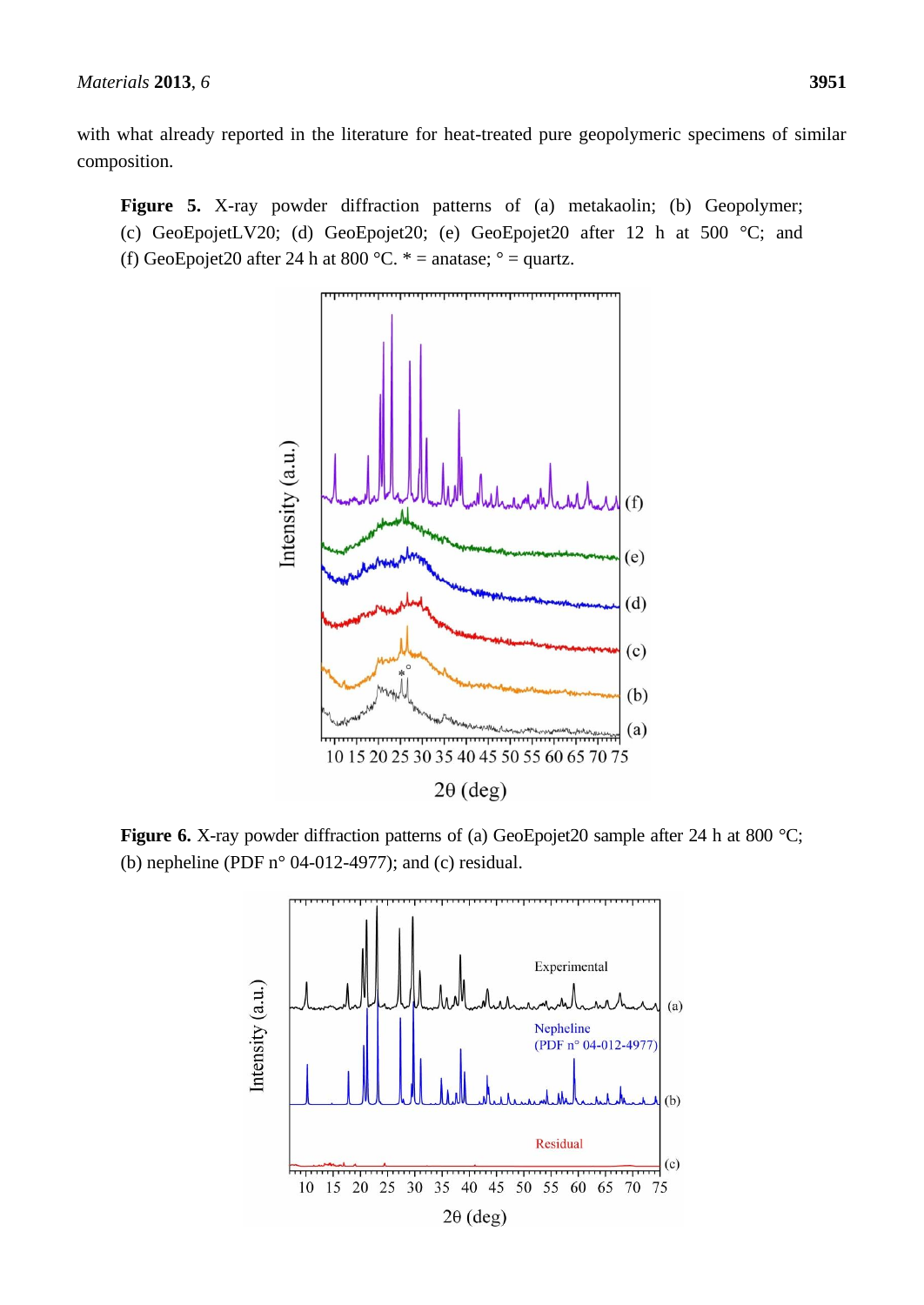# 2.2.4. Microstructural Analysis

Figure 7 shows micrographs of freshly obtained fracture surfaces of geopolymer, Geo-Epojet20 and GeoEpojetLV20.

**Figure 7.** Scanning electron microscope (SEM) micrographs of (**A**) neat geopolymer; (**B**,**D**) GeoEpojet20; and (**C**) GeoEpojetLV20.

![](_page_9_Picture_4.jpeg)

The geopolymer specimen (Figure 7A) shows a homogeneous amorphous structure indicating that the geopolymerization process has been successfully carried out. As far as hybrid composite specimens (Figure 7B–D), a very good homogeneity and uniformity of the micro dispersion of well-defined organic particles into the inorganic matrix is apparent. In particular, the dimension of the resin particles is in the range  $1-10$  μm. For all the hybrid composite specimens examined, no agglomerations phenomena were observed.

In all cases, the strict adhesion between the phases is evident because the particles of resin are scratched when the specimens are broken to prepare the scanning electron microscope (SEM) samples (see, for example, Figure 7D).

Moreover, comparing Figure 7B,C with 7A it can be easily seen that the number and the extension of the microcracks, that characterize the fracture surface of the geopolymer specimen, is strongly reduced by adding the organic resin. Therefore, in agreement with what observed by compressive strength tests (described in the following section), the resin seems to prevent the cracking growth and propagation improving the mechanical properties and enhancing the fracture toughness of the brittle inorganic matrix. As a matter of fact, a sort of crack deflection mechanism typical of particle reinforced ceramic matrix composites could be expected to occur [58,59].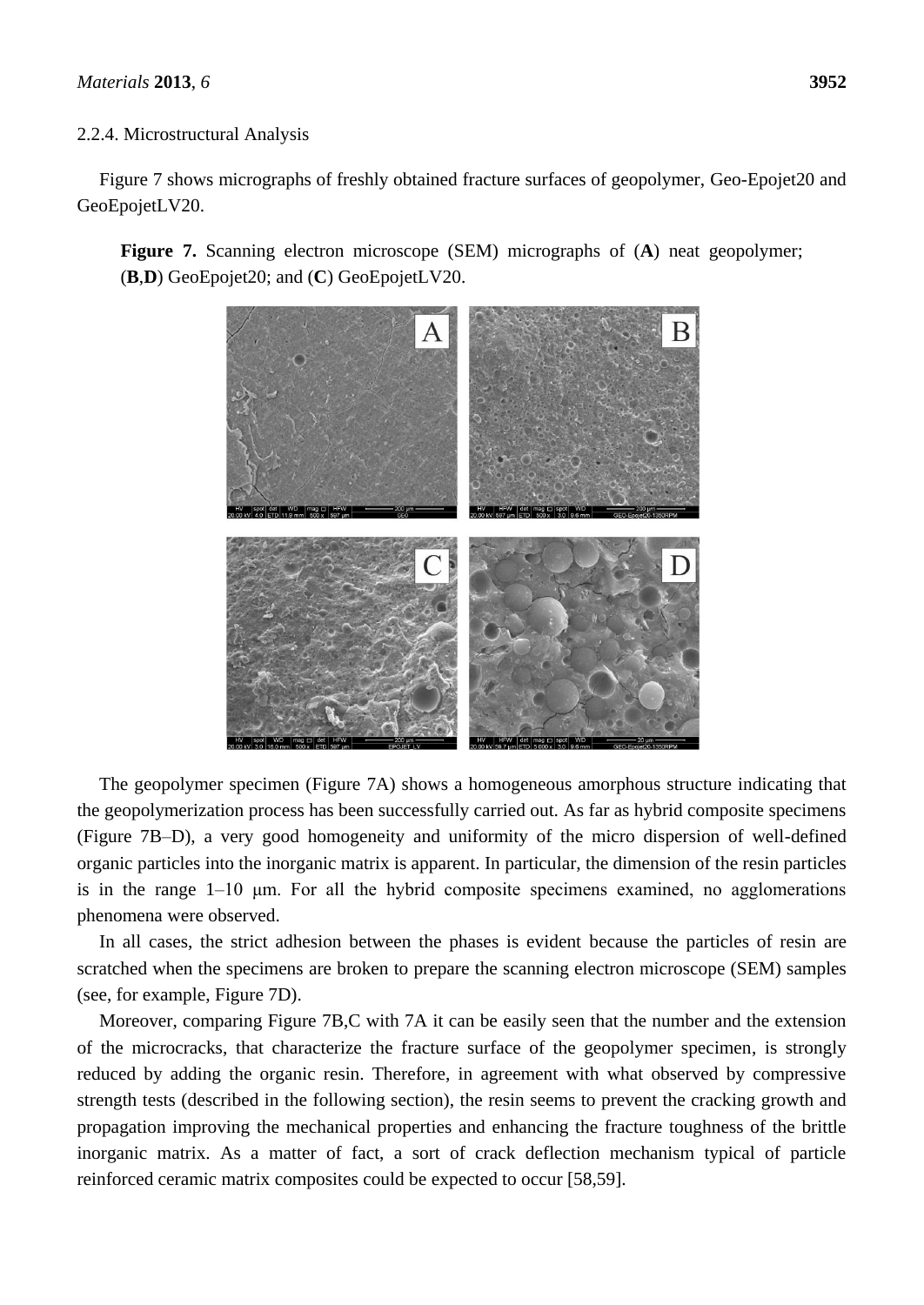Finally, Figure 8 shows the SEM image of a Geo-Epojet hybrid composite specimen after thermal treatment at 800 °C for 24 hours in air and whose X-ray diffractogram has been shown in Figure 5f. It is apparent that, in good agreement with the TGA results, the organic phase has been completely removed. In this way a highly porous material characterized by a disordered porous network with a continuous range of pore sizes, from nanometers to micrometers, has been obtained (see Figure 8).

**Figure 8.** SEM micrographs of GeoEpojetLV20 sample kept for 24 h at 800 °C in air, at  $1 \times 10^3$  (**A**) and  $5 \times 10^3$  (**B**) amplifications.

![](_page_10_Picture_3.jpeg)

This nano- and macro-porosity has been confirmed by the mercury porosity data reported in Figure 9, where the cumulative volume of mercury intruded in  $mm<sup>3</sup>/g$  *versus* pore radius in nanometers has been reported for the unmodified geopolymer (a); the GEOEpojet20 (b); and the heat-treated GEOEpojet20 (c) specimens.

**Figure 9.** Cumulative pore volume *vs.* pore radius as obtained by mercury intrusion porosimetry analyses.

![](_page_10_Figure_6.jpeg)

In particular, in the case of the neat geopolymer (Figure 9, curve a), it can be observed that only nanopores (with average diameters up to 10 nm) are observed. Probably these pores could be the result of pooling from regions of water that are generated in the polycondensation step [60]. Moreover, the total porosity expressed in terms of cumulative volume of mercury intruded is very low ( $\approx$ 150 mm<sup>3</sup>/g).

In the case of the Geo-Epojet hybrid composite (curve b), it can be observed that the use of resins slightly expands the pore radius distribution (pores with a diameters up to  $\approx$ 40nm have been observed)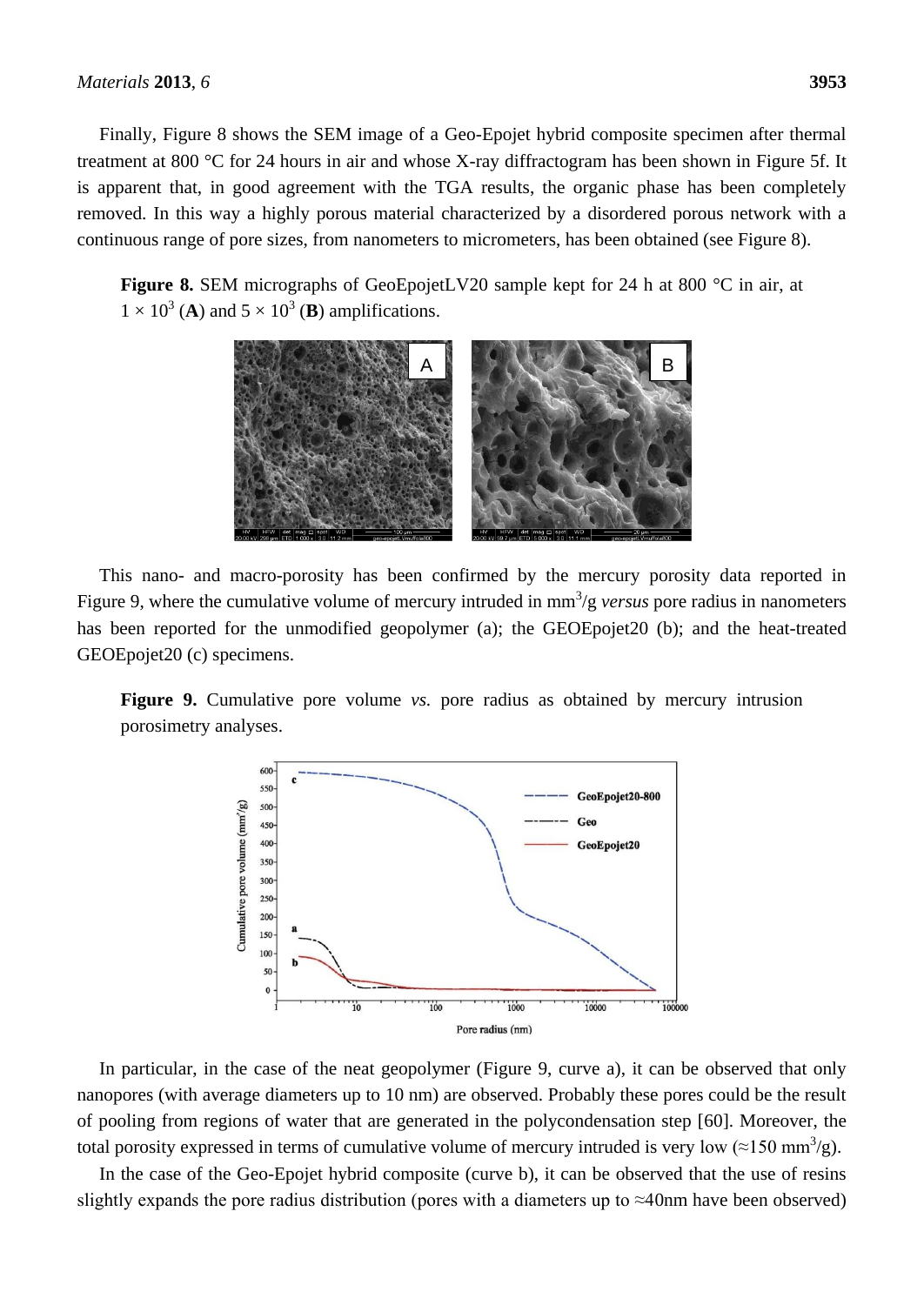but reduces the total pore volume in respect to those observed in the case of the neat geopolymer ( $\approx$ 100 mm<sup>3</sup>/g).

While metakaolin based geopolymers in general do not experience a great increase in pore volume after heating [61], in the case of the Geo-Epojet hybrid composite kept at 800  $\degree$  C for 24 h, the average pore size significantly increases (curve c). This is clearly due to the removal of the organic resin particles. In fact, the heat-treated Geo-Epojet specimen is characterized by a broader distribution of pores, with sizes ranging from an average radius of nanometers (those already present in the as-prepared specimen) up to microns (that are the voids left by the organic resin particles). The total porosity expressed in terms of cumulative volume of mercury intruded was found to be significantly affected by the removal of the organic phase undergoing to an increment of 500% with respect to the non-heated sample.

These results suggest that the synthetic approach described in the present paper could represent an easy procedure for producing porous geopolymeric based materials characterized by an extended interconnected porosity (from nano- to macro-pores) where the average pore size could be controlled, for example, by changing experimental condition such as mixing time and velocity.

For these materials possible applications could be envisaged in the development of new inert and low cost scaffolds for the cell growing and the controlled release of active guest molecules with biological or pharmaceutical properties or as sieves for the filtration of particulate or as lightweight heat and acoustic insulating materials.

Moreover the impregnation of this porous materials with ion exchange resins or inorganic salts such as hydrous iron oxide, could lead to the production of adsorbents for the removal of contaminants such as arsenate [62,63] from water.

# 2.2.5. Compressive Strength Determination

The compressive strengths of the GeoEpojet and GeoEpojetLV hybrid composite specimens; containing 5%, 10%, and 20% w/w of organic resin and cured for 28 days are shown in Figure 10. In the same Figure the compressive strength of the neat geopolymer sample; prepared and cured in the same conditions; is reported for comparison purposes.

The incorporation of the organic resin in the neat geopolymeric material affects the mechanical properties significantly, as the compressive strength increases with the resin content.

**Figure 10.** Compressive strength of the geopolymer, hybrid GeoEpojet and GeoEpojetLV specimens as function of resin content.

![](_page_11_Figure_11.jpeg)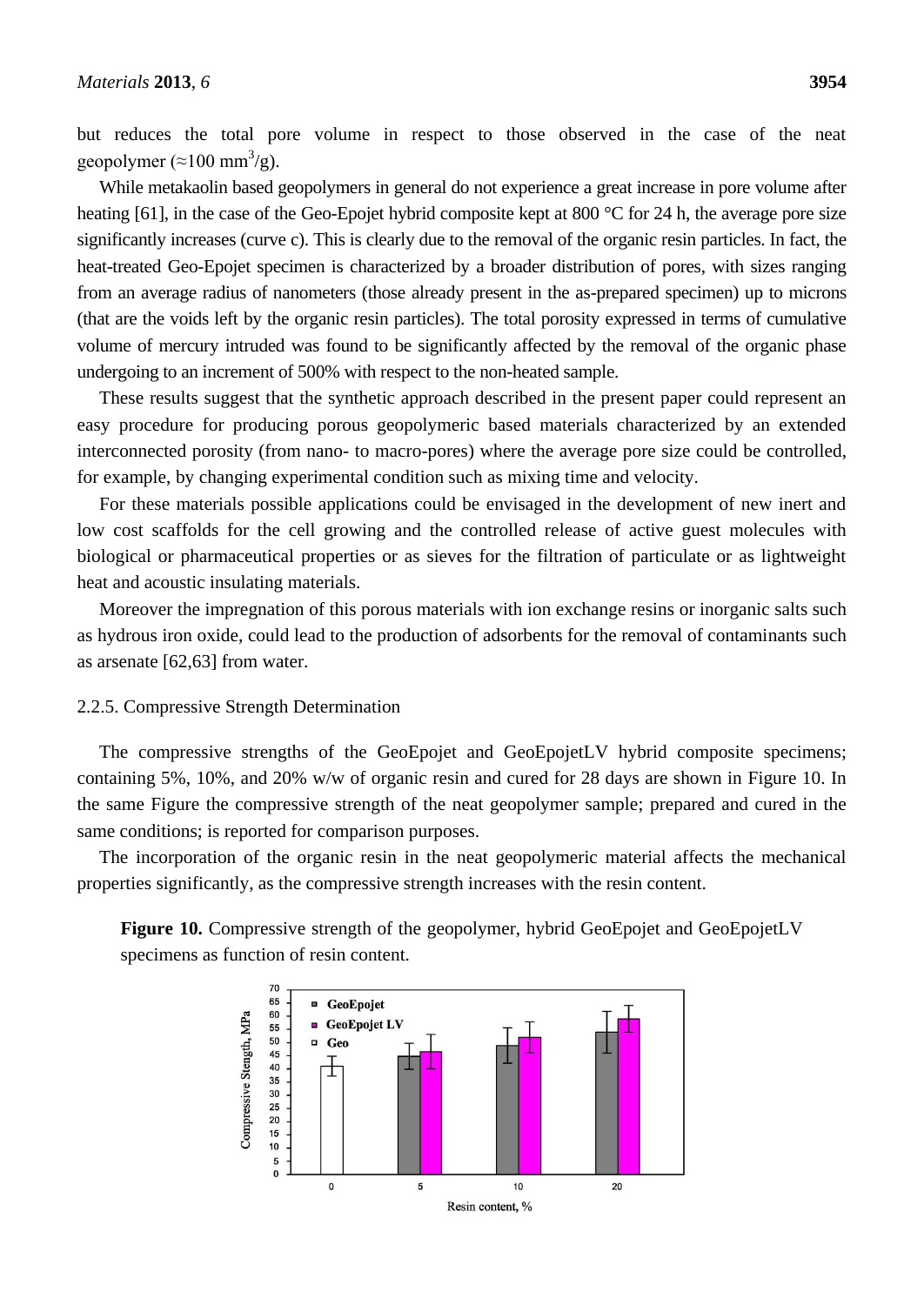The compressive behavior of the materials studied in this work can be examined by plotting the complete stress–strain response (Figure 11). All the specimens were tested under uniaxial compression, by applying a vertical load gradually until they reached complete failure.

![](_page_12_Figure_2.jpeg)

Figure 11. Stress-strain curves of the geopolymer, GeoEpojet20 and GeoEpojetLV20 specimens.

As already shown in the Figure 10, hybrid specimens have higher strength than the neat geopolymer one. The shape of the stress–strain curves of the hybrid material tested can be characterized with a linear elastic response up to about 40%–50% of its ultimate load carrying capacity. Close to the peak load, some cracks started appearing on the surface of the specimen. An examination of the stress–strain diagrams indicates that the hybrid specimens behave differently respect to the neat geopolymer. In fact, the stress-strain curve related to composite specimens continues at high stress values after the maximum and fracture happens at high strain values. On the other hand, the neat geopolymer sample fails at a strain value close to that of the maximum.

The peak stress (compressive strength value) and the corresponding value of strain, the ultimate strain (maximum strain of the samples) and the corresponding value of strain obtained are reported in Table 2.

**Table 2.** Ultimate strain, compressive strength at ultimate strain, strain at peak stress and unconfined compressive strength of the neat geopolymer and of the hybrid composite specimens.

| <b>Systems</b> | $\epsilon_{ult}^{\text{a}}$ | $\sigma_{ult}^{b} (MPa)$ | $\epsilon_{\rm sos}$ | $\frac{d}{d}$ (MPa)<br>$\sigma_{\rm sps}$ |
|----------------|-----------------------------|--------------------------|----------------------|-------------------------------------------|
| Geopolymer     | 0.0029                      | 35.68                    | 0.0024               | 38.79                                     |
| GeoEpojet20    | 0.0052                      | 38.82                    | 0.0027               | 51.27                                     |
| GeoEpojetLV20  | 0.0056                      | 43.02                    | 0.0027               | 56.06                                     |

Notes: <sup>a</sup> Ultimate strain; <sup>b</sup> Compressive strength at ultimate strain; <sup>c</sup> Strain at peak stress; <sup>d</sup> Unconfined compressive strength.

Up to now, there are no structural codes for geopolymers. According to several codes [64,65], the ultimate strain is 3.5‰ for conventional concrete; for this value the compressive stress value is 60% of cylinder compressive strength at 28 days.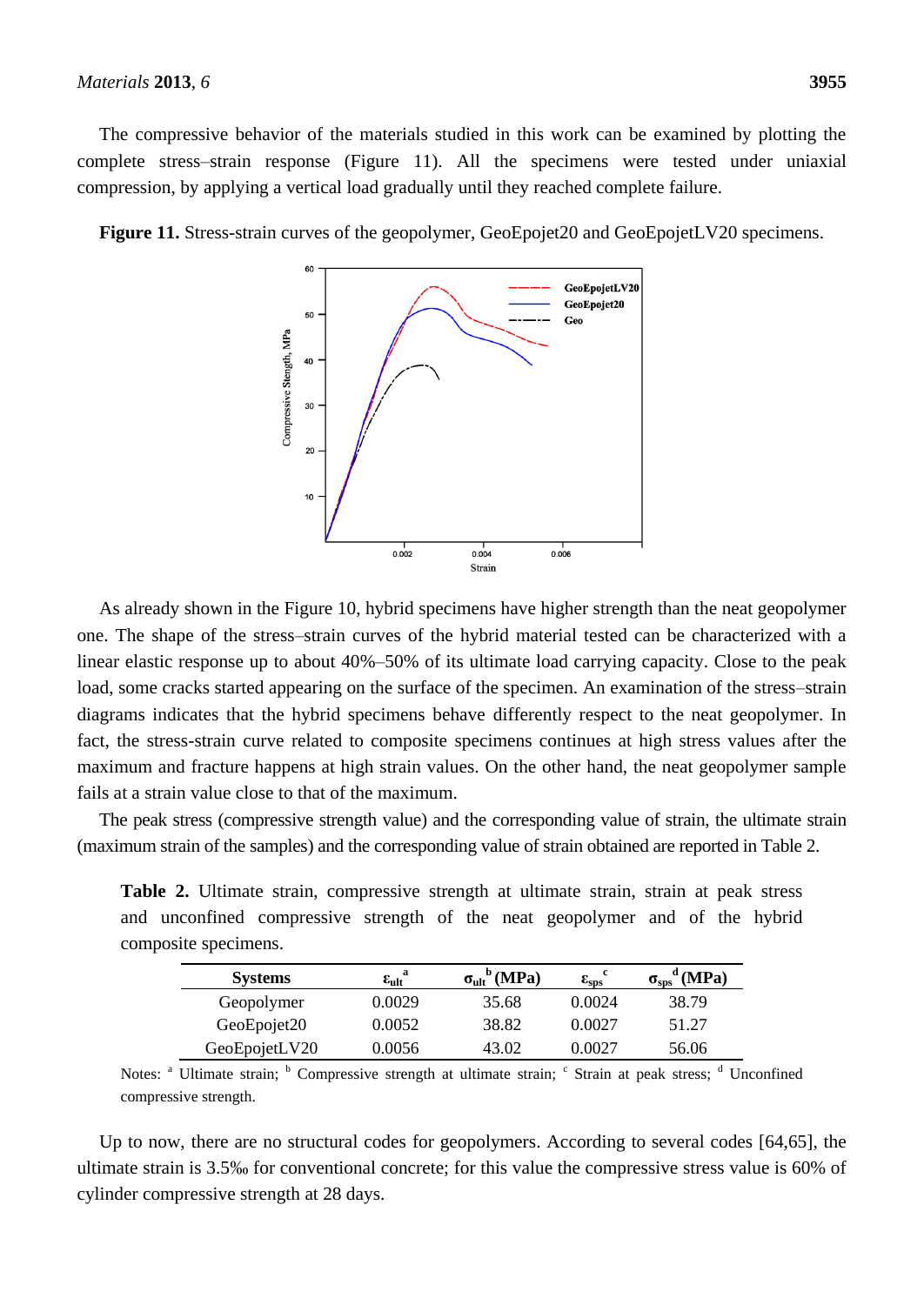Figure 11 and Table 2 show that the ultimate strains of the composite specimens are higher than the strains considered by code for conventional concrete.

Even if the modulus of elasticity is similar for both hybrids, the use of GeoepojetLV allows to reach higher value of peak stress and ultimate strain.

As seen, the hybrid composite specimens show progressive fracture behavior rather than a brittle one and consequently require higher fracture energy than the neat geopolymer one. This behavior may be likely explained by considering the propagations of cracks proceeding in a progressive and controlled way with increasing strain [34] owing to the presence of the resin phase. The organic phase may play a dual role: on one side it could absorb part of the load by plastic deformation; on the other side it could perform a toughening effect by a typical crack deviation mechanism [58,59,66], as evidenced also by SEM observations (see Figure 7).

### **3. Experimental Section**

# *3.1. Materials*

The epoxy resins used in this paper, Epojet® and EpojetLV®, were purchased by Mapei S.p.A (Milan, Italy). Sodium hydroxide was purchased by Aldrich. Metakaolin, provided by Neuchem S.r.l. (Milan, Italy), has the following composition:  $A_2O_3$  41.90 wt %; SiO<sub>2</sub> 52.90 wt %; K<sub>2</sub>O 0.77 wt %; Fe<sub>2</sub>O<sub>3</sub> 1.60 wt %; TiO<sub>2</sub> 1.80 wt %; MgO 0.19 wt %; CaO 0.17 wt %. The sodium silicate solution was supplied by Prochin Italia S.r.l. with the composition:  $SiO_2$  27.40 wt %, Na<sub>2</sub>O 8.15 wt % and H2O 64.45 wt %.

## *3.2. Analytical Methods*

Thermogravimetric (TGA) and differential scanning calorimetry (DSC) analyses were performed by a TA Instrument SDT2960 simultaneous DSC-TGA (TA Instrument, New Castle, DE, USA). The thermographs were obtained at a heating rate of 10 °C/min using  $\approx$ 10 mg of the powdered sample under air flow.

Heat treatments on hybrid composite specimens have been performed by using a Neytech 15P muffle (Cole-Parmer Instrument Company, Vernon Hills, IL, USA). The samples were heated from room temperature to 500 °C and 800 °C, in air, at a heating rate of 20 °C/min.

FT-IR measurements were performed using a Jasco FT/IR-430 spectrometer (Jasco Corparation, Hachioji-shi, Japan). As far as the geopolymer and hybrid composites specimens, the experiments were carried out by using KBr discs in which a few milligrams of the already cured specimens was dispersed. Otherwise, the organic resins were analyzed by using free standing thin films.

Wide-angle X-ray diffraction patterns were obtained at room temperature with nickel-filtered Cu Kα radiation with an automatic Philips powder diffractometer operating in the θ/2θ Bragg-Brentano geometry using specimen holders of thickness equal to 2 mm. The phase recognition was carried out by using the PDF-4+ 2012 (International Centre for Diffraction Data®) database and the HighScore Plus (PANalytical) software.

The pore size distribution and the density of the specimens were determined by means of mercury intrusion porosimetry (MIP) using Thermo Pascal 140 and 440 (Thermo Scientific, Milan, Italy).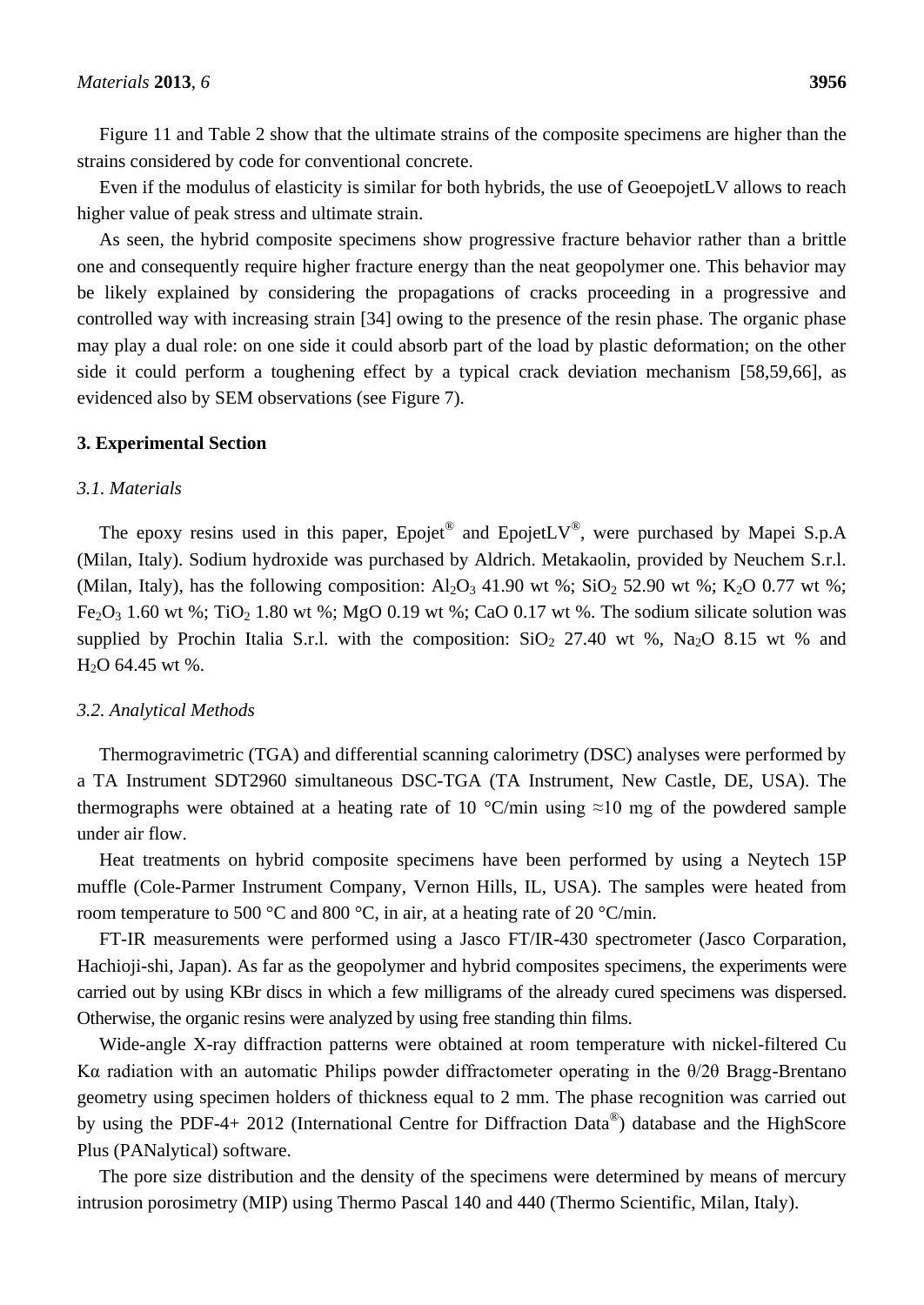SEM analysis was carried out by means of a FEI Quanta 200 FEG microscope (FEI, Hillsboro, OH, USA).

The compressive strength of geopolymer and hybrid specimens was measured by testing cubic concrete specimens (40  $\times$  40  $\times$  40 mm<sup>3</sup>) in a Controls MCC8 compression-testing machine (2000 kN) (Controls, Cernusco s/N. (Mi), Italy). The compressive strength was calculated from the failure load divided by the cross-sectional area resisting the load and reported in MPa. The values reported are the averages of the three compressions strength values.

# *3.3. Specimen Preparation*

Preparation of resins: Epojet<sup>®</sup> is a two-component epoxy adhesive for injection, which, after the mixing, takes the aspect of a low viscosity liquid. It is usable for 40 min at room temperature. EpojetLV $^{\circ}$  is a highly low-viscosity two-component epoxy adhesive for injection in microcracks which, after the mixing becomes like a fluid liquid. Respect to Epojet®, EpojetLV® takes a longer time to harden, since it is usable for  $\approx$ 70 min.

Epojet<sup>®</sup> and EpojetLV<sup>®</sup> resins were obtained by mixing their components in 4:1 ratio in weight as specified in the technical data sheet supplied by the manufacturer [39].

Preparation of geopolymer: The alkaline activating solution was prepared by dissolving solid sodium hydroxide into the sodium silicate solution. The solution was then allowed to equilibrate and cool for 24 h. The composition of the solution can be expressed as  $Na<sub>2</sub>O$  1.4SiO<sub>2</sub> 10.5H<sub>2</sub>O. Then metakaolin was incorporated to the activating solution with a liquid to solid ratio of 1.4:1 by weight, and mixed by a mechanical mixer for 10 min at 800 rpm. The composition of the whole geopolymeric system can be expressed as  $Al_2O_3$   $3.5SiO_2$   $1.0Na_2O$   $10.5H_2O$ , assuming that geopolymerization occurred at 100%.

Preparation of hybrid composites: Before being added to the geopolymeric mixture, Epojet® and EpojetLV<sup>®</sup> were cured at room temperature for 10 and for 60 min, respectively. Both the resins were added when they were still easily workable and long before their complete crosslinking and hardening (that takes place in about 5–7 hours at 23 °C).

Different specimens containing up to 20% w/w of resin were prepared by adding the resins to the freshly-prepared geopolymeric suspension, and quickly incorporated by mechanical mixing (5 min at 1350 rpm). In this way, GEO-Epojet5, GEO-Epojet10 and GEO-Epojet20 (in which the Epojet® resin was 5%, 10%, and 20% in weight respectively) and GEO-EpojetLV5, GEO-EpojetLV10 and GEO-EpojetLV20 (in which the EpojetLV<sup>®</sup> resin was 5%, 10%, and 20% in weight respectively) were obtained. All the hybrid composites presented a homogeneous aspect and started solidifying in few minutes.

Curing treatments: All the specimens, as soon as prepared, were poured in cubic molds and cured in >95% relative humidity conditions at room temperature for seven days (the samples used for the mechanical tests were left further 21 days in air; room temperature corresponds to about 25 °C) [67]. The evaporation of water was prevented by sealing the top of the molds with a thin plastic layer during storage as well as during the curing stage.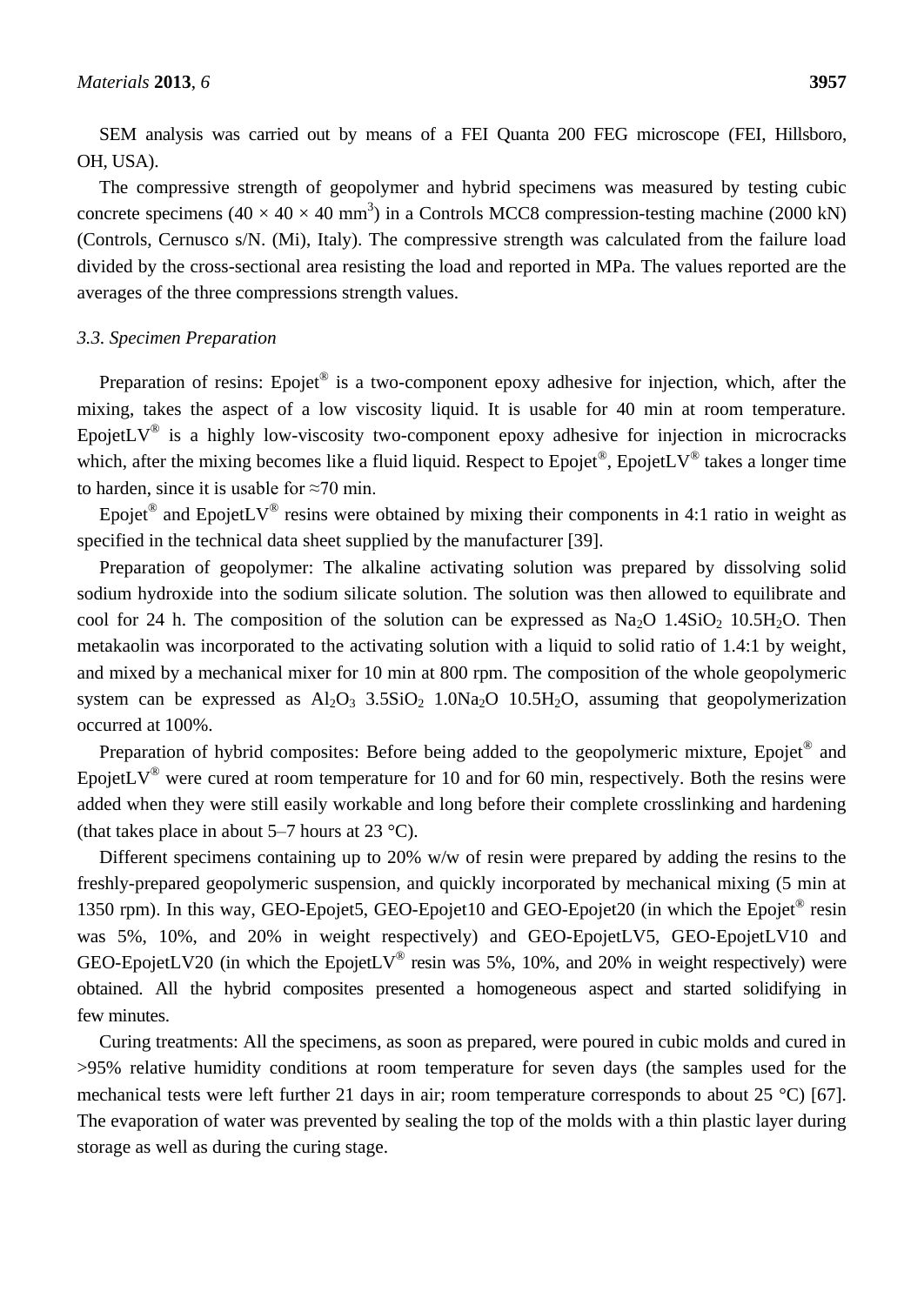# **4. Conclusions**

Through an innovative synthetic approach based on a co-reticulation in mild conditions of commercial epoxy based organic resins and a MK-based geopolymer inorganic matrix, new hybrid organic-inorganic materials were prepared. A high compatibility between the organic and inorganic phases, even at appreciable concentration of resin (25% w/w), was realized up to micrometric level. A good and homogeneous dispersion (without the formation of agglomerates) of the organic particles was achieved.

These new materials show good mechanical properties: in particular, in respect to the neat geopolymer, they present significantly enhanced compressive strengths and toughness.

By comparing our novel hybrid organic-inorganic composite materials with traditional geopolymer it is evident that: (i) the compressive strength of our material is significantly higher than that of the neat geopolymer; (ii) hybrid materials show higher deformation before cracking. Moreover, it is worth pointing out that in the synthetic procedure adopted, the use of solvents is completely avoided. From an environmental point of view, this means that it is possible, with a simple procedure and using inexpensive and easily available reagents to obtain a material which, respect to the common geopolymer, allows to save materials, to use smaller section for the same load condition, to reduce the number of cracks obtaining more durability and, thus, a longer service life. Moreover, the possible use of wastes coming from different activities (mining, metallurgic, municipal, construction, and demolition) instead of a raw material (metakaolin) for the obtainment of hybrid geopolimeric materials with our new synthetic approach could further reduce the environmental impact of the material we have studied.

Finally, the removal of the organic phase from the hybrid composite specimens through heat treatments has allowed us producing very promising highly porous material characterized by a disordered porous network with a continuous range of pore sizes, from nanometers to micrometers, suggesting possible applications in the field of water purification, filtration, or as lightweight insulating materials.

In order to better assess their possible technological applications, further studies both on the hybrid composites presented in the present paper and on the porous materials that can be obtained from them are in progress.

# **Acknowledgments**

Thanks are due to Antonio Roviello of the Università degli Studi di Napoli Federico II for useful discussions and suggestions.

# **Conflicts of Interest**

The authors declare no conflict of interest.

# **References**

1. Davidovits, J. Geopolymers: Inorganic polymeric new materials. *J. Therm. Anal.* **1991**, *37*, 1633–1656.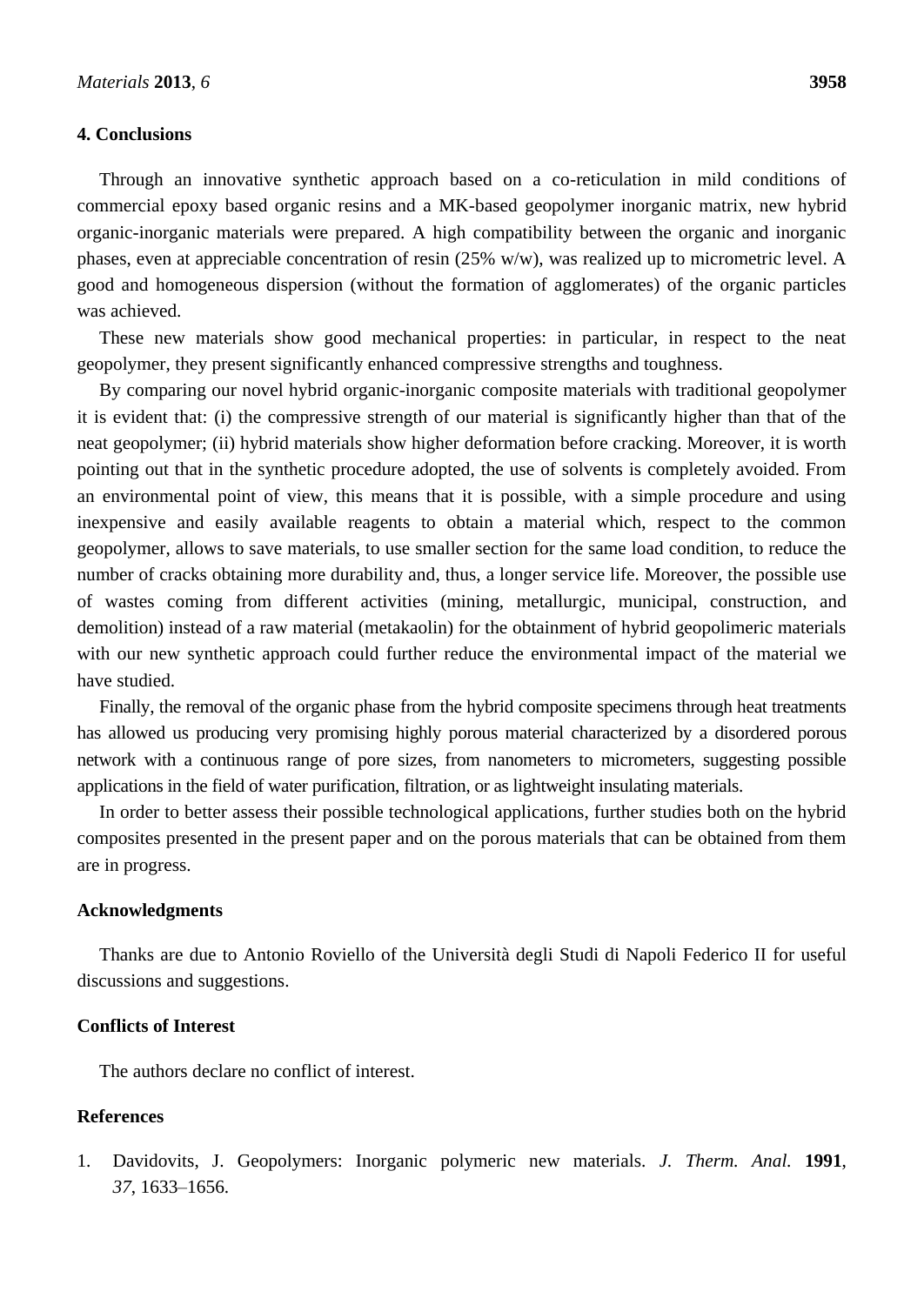- 2. Davidovits, J. *Geopolymer Chemistry and Applications*, 3rd ed; Institut Gèopolymère: Saint Quentin, France, 2011.
- 3. Duxson, P.; Provis, J.L.; Lukey, G.C.; van Deventer, J.S.J. The role of inorganic polymer technology in the development of green concrete. *Cem. Concr. Res.* **2007**, *37*, 1590–1597.
- 4. Andini, S.; Cioffi, R.; Colangelo, F.; Montagnaro, F.; Santoro, L. Coal fly ash as raw material for the manufacture of geopolymer-based products. *Waste Manag.* **2008**, *28*, 416–423.
- 5. Cioffi, R.; Maffucci, L.; Santoro, L. Optimization of geopolymer synthesis by calcination and polycondensation of a kaolinitic residue. *Resour. Conserv. Recy.* **2003**, *40*, 27–38.
- 6. Buchwald, A.; Hohmann, M.; Posern, K.; Brendler, E. The suitability of thermally activated illite/smectite clay as raw material for geopolymer binders. *Appl. Clay. Sci.* **2009**, *3*, 300–304.
- 7. Xu, H.; van Deventer, J.S.J. The geopolymerisation of alumino-silicate minerals. *Int. J. Miner. Process.* **2000**, *59*, 247–266.
- 8. Shi, C.; Krivenko, P.V.; Roy, D.M. *Alkali-Activated Cements and Concretes*; Taylor and Francis: Abington, UK, 2006.
- 9. Ferone, C.; Colangelo, F.; Cioffi, R.; Montagnaro, F.; Santoro, L. Use of reservoir clay sediments as raw materials for geopolymer binders. *Adv. Appl. Ceram.* **2013**, *112*, 184–189.
- 10. Ferone, C.; Colangelo, F.; Messina, F.; Santoro, L.; Cioffi, R. [Recycling of pre-washed municipal](http://www.mdpi.com/1996-1944/6/8/3420)  [solid waste incinerator fly ash in the manufacturing of low temperature setting geopolymer.](http://www.mdpi.com/1996-1944/6/8/3420) *Materials* **2013**, *6*, 3420–3437.
- 11. Ferone, C.; Colangelo, F.; Cioffi, R.; Montagnaro, F.; Santoro, L. Mechanical performances of weathered coal fly ash based geopolymer bricks*. Proced. Eng.* **2011**, *21*, 745–752.
- 12. Ferone, C.; Colangelo, F.; Roviello, G.; Asprone, D.; Menna, C.; Balsamo, A.; Prota, A.; Cioffi, R.; Manfredi, G. Application-oriented chemical optimization of a metakaolin based geopolymer. *Materials* **2013**, *6*, 1583–1598.
- 13. Zhang, Y.; Sun, W.; Li, Z. Infrared spectroscopy study of structural nature of geopolymeric products. *J. Wuhan Univ. Technol.* **2008**, *23*, 522–527.
- 14. Palomo, A.; Glasser, F.P. Chemically-bonded cementitious materials based on metakaolin. *Br Ceram. Trans. J*. **1992**, *91*, 107–112.
- 15. Kriven, W.M.; Bell, J.L.; Gordon, M. Geopolymer refractories for the glass manufacturing industry. *Ceram. Eng. Sci. Proc.* **2004**, *25*, 57–79.
- 16. Colangelo, F.; Cioffi, R.; Montagnaro, F.; Santoro, L. Soluble salt removal from MSWI fly ash and its stabilization for safer disposal and recovery as road basement material. *Waste Manag.*  **2012**, *32*, 1179–1185.
- 17. Colangelo, F.; Cioffi, R.; Lavorgna, M.; Verdolotti, L.; De Stefano, L. Treatment and recycling of asbestos-cement containing waste. *J. Hazard. Mater.* **2011**, *195*, 391–397.
- 18. Cioffi, R.; Colangelo, F.; Montagnaro, F.; Santoro, L. Manufacture of artificial aggregate using MSWI bottom ash. *Waste Manag.* **2011**, *31*, 281–288.
- 19. Menna, C.; Asprone, D.; Ferone, C.; Colangelo, F.; Balsamo, A.; Prota, A.; Cioffi, R.; Manfredi, G. Use of geopolymers for composite external reinforcement of RC members. *Compos. B Eng.* **2013**, *45*, 1667–1676.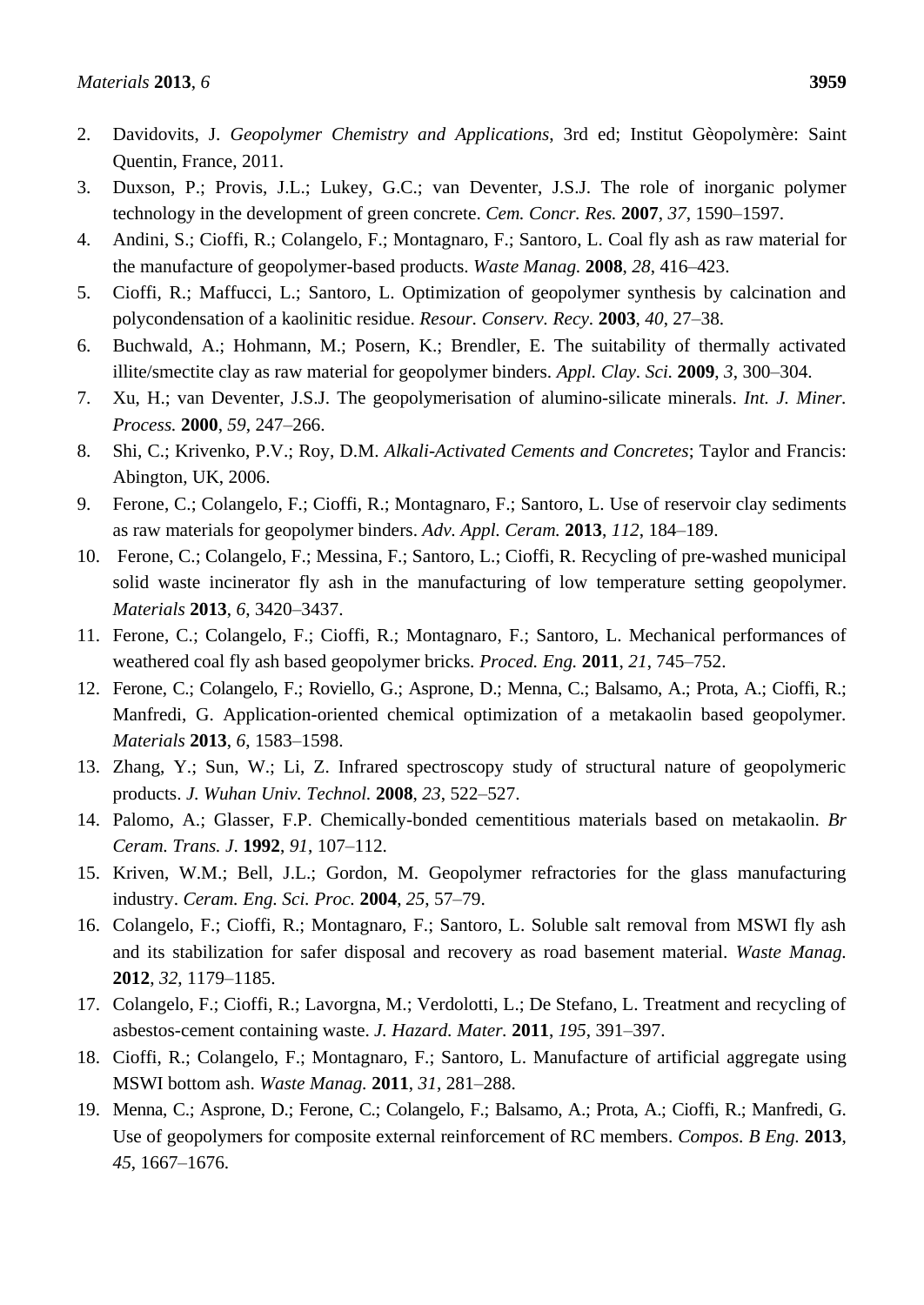- 20. Zhang, Y.J.; Li, S.; Xu, D.L.; Wang, B.Q.; Xu, G.M.; Yang, D.F.; Wang, N.; Liu, H.C.; Wang, Y.C. A novel method for preparation of organic resins reinforced geopolymer composites. *J. Mater. Sci.* **2010**, *45*, 1189–1192.
- 21. De Roma, A.; Yang, H.-J.; Milione, S.; Capacchione, C.; Roviello, G.; Grassi, A. Atom transfer radical polymerization of methylmethacrylate mediated by a naphtyl-nickel(II) phosphane complex. *Inorg. Chem. Commun.* **2011**, *14*, 542–544.
- 22. D'Auria, I.; Lamberti, M.; Mazzeo, M.; Milione, S.; Roviello, G.; Pellecchia, C. Coordination chemistry and reactivity of zinc complexes supported by a phosphido pincer ligand. *Chem.-A Eur. J.* **2012**, *18*, 2349–2360.
- 23. Roviello, G.N.; Roviello, G.; Musumeci, D.; Bucci, E.M.; Pedone, C.; Dakin-West reaction on 1-thyminyl acetic acid for the synthesis of 1,3-bis(1-thyminyl)-2-propanone, a heteroaromatic compound with nucleopeptide-binding properties. *Amino Acids* **2012**, *43*, 1615–1623.
- 24. Carella, A.; Borbone, F.; Roviello, A.; Roviello, G.; Tuzi, A.; Kravinsky, A.; Shikler, R.; Cantele, G.; Ninno, D. Benzodifuroxazinones, a new class of heteroacene molecules for possible applications in organic electronics: Synthesis, electronic properties and crystal structure. *Dye. Pigment.* **2012**, *95*, 116–125.
- 25. Li, G.; Lamberti, M.; Roviello, G.; Pellecchia, C. New titanium and hafnium complexes bearing [–NNN–] pyrrolylpyridylamido ligands as olefin polymerization catalysts. *Organometallics* **2012**, *31*, 6772–6778.
- 26. Zhang, Z.; Yao, X.; Zhu, H.; Hua, S.; Chen, Y. Preparation and mechanical properties of polypropylene fiber reinforced calcined kaolin-fly ash based geopolymer. *J. Cent. South Univ. Technol.* **2009**, *16*, 49–52.
- 27. Ricciotti, L.; Roviello, G.; Tarallo, O.; Borbone, F.; Ferone, C.; Colangelo, F., Catauro, M.; Cioffi, R. Synthesis and characterizations of melamine-based epoxy resins. *Int. J. Mol. Sci.* **2013**, *14*, 18200–18214.
- 28. Zhang, Y.; Sun, W.; Li, Z.; Zhou, X. Impact properties of geopolymer based extrudates incorporated with fly ash and PVA short fiber. *Constr. Build. Mater.* **2008**, *22*, 370–383.
- 29. Zhang, S.; Gong, K.; Lu, J. Novel modification method for inorganic geopolymer by using water soluble organic polymers. *Mater. Lett.* **2004**, *58*, 1292–1296.
- 30. Sun, P.; Wu, H. Transition from brittle to ductile behavior of fly ash using PVA fibers. *Cem. Concr. Compos.* **2008**, *30*, 29–36.
- 31. Dias, D.P.; Thaumaturgo, C.; Fracture toughness of geopolymeric concretes reinforced with basalt fibers (2005) *Cem. Concr. Compos.* **2005**, *27*, 49–54.
- 32. Tiesong, L.; Dechang, J.; Peigang, H.; Meirong, W.; Defu, L. Effects of fiber length on mechanical properties and fracture behavior of short carbon fiber reinforced geopolymer matrix composites. *Mater. Sci. Eng. A* **2008**, *497*, 181–185.
- 33. Zhao, Q.; Nair, B.; Rahimian, T.; Balaguru, P. Novel geopolymer based composites with enhanced ductility. *J. Mater. Sci.* **2007**, *42*, 3131–3137.
- 34. Li, W.; Xu, J. Mechanical properties of basalt fiber reinforced geopolymeric concrete under impact loading. *Mater. Sci. Eng. A* **2009**, *505*, 178–186.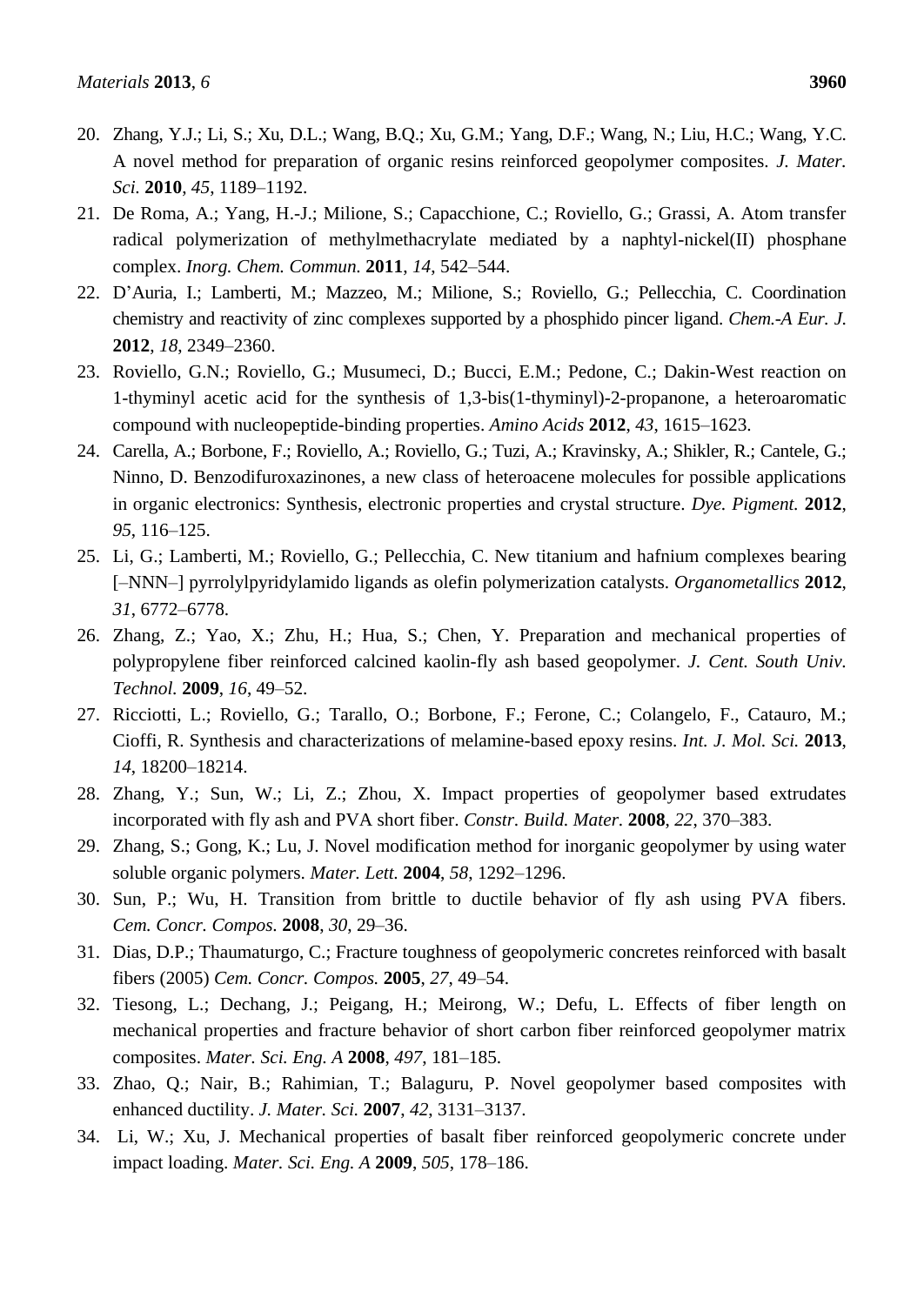- 35. Roviello, A.; Buono, A.; Carella, A.; Roviello, G.; Cassinese, A.; Barra, M.; Biasucci, M. Regioregular poly[3-(4-alkoxyphenyl)thiophene]s. *J. Polym. Sci. A Polym. Chem.* **2007**, *45*, 1758–1770.
- 36. Ricciotti, L.; Borbone, F.; Carella, A.; Centore, R.; Roviello, A.; Barra, M.; Roviello, G.; Ferone, C.; Minarini, C.; Morvillo, P. Synthesis of highly regioregular poly[3-(4-alkoxyphenyl)-thiophene]s by oxidative catalysis using copper complexes. *J. Polym Sci. A Polym. Chem*. **2013**, doi:10.1002/pola.26849.
- 37. Ferone, C.; Roviello, G.; Colangelo, F.; Cioffi, R.; Tarallo, O. Novel hybrid organic-geopolymer materials. *Appl. Clay. Sci.* **2013**, *73*, 42–50.
- 38. Colangelo, F.; Roviello, G.; Ricciotti, L.; Ferone, C.; Cioffi, R. On the preparation and characterization of new geopolymer-epoxy resin hybrid mortars. *Materials* **2013**, *6*, 2989–3006.
- 39. MAPEI. Two-Component, Super-Fluid Epoxy Resin for Injections and Anchorings. Available on line: http://www.mapei.com/public/COM/products/367\_epojet\_gb.pdf (accessed on 6 March 2013).
- 40. Kong, D.L.Y.; Sanjayan, J.G.; Sagoe-Crentsil, K. Comparative performance of geopolymers made with metakaolin and fly ash after exposure to elevated temperatures. *Cem. Concr. Res*. **2007**, *37*, 1583–1589.
- 41. White, C.E.; Provis, J.L.; Proffen, T.; van Deventer, J.S.J. The effects of temperature on the local structure of metakaolin-based geopolymer binder: A neutron pair distribution function investigation. *J. Am. Ceram. Soc.* **2010**, *93*, 3486–3492.
- 42. Duxson, P.; Lukey, G.C.; van Deventer, J.S.J. Physical evolution of Na-geopolymer derived from metakaolin up to 1000 °C. *J. Mater. Sci.* **2007**, *42*, 3044–3054.
- 43. Van Jaarsveld, J.G.S.; van Deventer, J.S.J.; Lukey, G.C. The characterisation of source materials in fly ash-based geopolymers. *Mater. Lett.* **2003**, *57*, 1272–1280.
- 44. Barbosa, V.F.F.; MacKenzie, K.J.D.; Thaumaturgo, C. Synthesis and characterisation of materials based on inorganic polymers of alumina and silica: Sodium polysialate polymers. *Int. J. Inorg. Mater.* **2000**, *2*, 309–317.
- 45. Aronne, A.; Esposito, S.; Ferone, C.; Pansini, M.; Pernice, P. FTIR study of the thermal transformation of barium-exchanged zeolite A to celsian. *J. Mater. Chem.* **2002**, *12*, 3039–3045.
- 46. Ortego, J.D.; Barroeta, Y. Leaching effects on silicate polymerization, A FTIR and <sup>29</sup>Si NMR study of lead and zinc in Portland cement. *Environ. Sci. Technol.* **1991**, *25*, 1171–1174.
- 47. Clayden, N.J.; Esposito, S.; Aronne, A.; Pernice, P. Solid state  $^{27}$ Al NMR and FTIR study of lanthanum aluminosilicate glasses. *J. Non-Cryst. Solids* **1999**, *258*, 11–19.
- 48. Fellahi, S.; Chikhi, N.; Bakar, M. Modification of epoxy resin with kaolin as a toughening agent. *J. Appl. Polym. Sci.* **2001**, *82*, 861–878.
- 49. Catauro, M.; Raucci, M.G.; De Gaetano, F.; Marotta, A. Sol-gel synthesis, characterization and bioactivity of polycaprolactone/SiO<sup>2</sup> hybrid material. *J. Mater. Sci.* **2003**, *38*, 3097–3102.
- 50. Catauro, M.; Raucci, M.G.; de Gaetano, F.; Buri, A.; Marotta, A.; Ambrosio, L. Sol-gel synthesis, structure and bioactivity of Polycaprolactone/CaO·SiO<sup>2</sup> hybrid material. *J. Mater. Sci. Mater. Med.* **2004**, *15*, 1991–995.
- 51. Catauro, M.; Bollino, F. Anti-inflammatory entrapment in polycaprolactone/silica hybrid material prepared by sol-gel route, characterization, bioactivity and *in vitro* release behavior. *J. Appl. Biomater. Funct. Mater.* **2012**, doi:10.5301/JABFM.2012.9256.